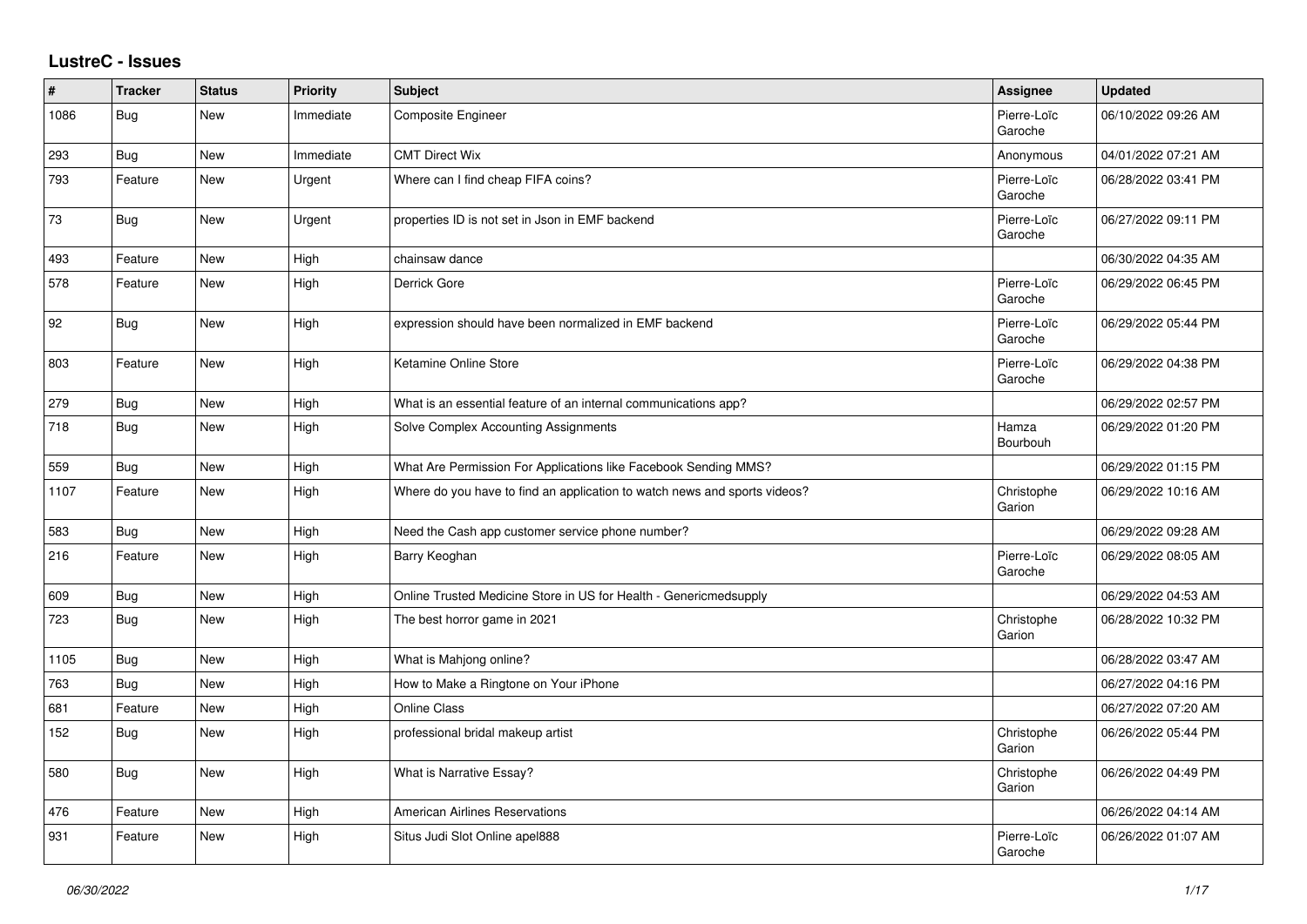| $\sharp$ | <b>Tracker</b> | <b>Status</b> | <b>Priority</b> | Subject                                                                                  | <b>Assignee</b>        | <b>Updated</b>      |
|----------|----------------|---------------|-----------------|------------------------------------------------------------------------------------------|------------------------|---------------------|
| 1095     | Feature        | New           | High            | Want to Know the Best CV Makers in Dubai?                                                |                        | 06/20/2022 06:29 AM |
| 1066     | Feature        | <b>New</b>    | High            | Using the default Routerlogin.net web address for setup                                  |                        | 05/31/2022 12:16 PM |
| 1005     | <b>Bug</b>     | New           | High            | Nursing Assignment Help in UK                                                            |                        | 05/13/2022 05:33 PM |
| 713      | Bug            | New           | High            | Why Cupcake 2048 is a addictive game?                                                    | Pierre-Loïc<br>Garoche | 04/01/2022 09:34 AM |
| 273      | Bug            | New           | High            | assignment help online                                                                   |                        | 04/01/2022 08:17 AM |
| 96       | Bug            | Resolved      | High            | Lustrec installation failed                                                              | Pierre-Loïc<br>Garoche | 04/01/2022 08:11 AM |
| 498      | Bug            | New           | Normal          | Téléchargeur SoundCloud : SoundCloud en Mp3                                              | Christophe<br>Garion   | 06/30/2022 05:13 AM |
| 218      | Bug            | New           | Normal          | Popular Educational trends                                                               |                        | 06/30/2022 05:12 AM |
| 1132     | Bug            | New           | Normal          | Registration process on Huobi                                                            |                        | 06/30/2022 05:10 AM |
| 209      | Bug            | New           | Normal          | Neglect to access old Cash App account considering message notice issue? Contact help.   |                        | 06/30/2022 05:09 AM |
| 514      | Bug            | New           | Normal          | Trans-Caribbean                                                                          |                        | 06/30/2022 05:03 AM |
| 499      | Feature        | New           | Normal          | Discover The Premium Features Of Spotify Mod Apk                                         |                        | 06/30/2022 04:57 AM |
| 181      | Bug            | New           | Normal          | <b>Healthcare Custom Writing Services</b>                                                |                        | 06/30/2022 04:57 AM |
| 735      | Bug            | New           | Normal          | A quick fix of how to get money back from cash app stocks                                |                        | 06/30/2022 04:56 AM |
| 699      | Bug            | New           | Normal          | Would you be able to utilize Cash App Twitch?                                            |                        | 06/30/2022 04:55 AM |
| 513      | Bug            | New           | Normal          | Unlock cash app account using the easy steps:                                            | Anonymous              | 06/30/2022 04:54 AM |
| 777      | <b>Bug</b>     | New           | Normal          | Obtain driving instructions using Google Maps.                                           |                        | 06/30/2022 04:52 AM |
| 480      | Bug            | New           | Normal          | Nur Online Shop                                                                          |                        | 06/30/2022 04:43 AM |
| 525      | Bug            | New           | Normal          | If you don't have a QR code: How to activate cash app card in app                        |                        | 06/30/2022 04:41 AM |
| 197      | <b>Bug</b>     | New           | Normal          | SBL JABORANDI PLUS HAIR OIL - COMPLETE SCALP CARE (100ML)                                |                        | 06/30/2022 04:40 AM |
| 527      | Feature        | New           | Normal          | My Teachers                                                                              |                        | 06/30/2022 04:40 AM |
| 501      | <b>Bug</b>     | New           | Normal          | How Do I Annihilate Cash App Transfer Failed Problems Effectively                        | Pierre-Loïc<br>Garoche | 06/30/2022 04:35 AM |
| 724      | Bug            | New           | Normal          | Dial Chime Customer support number for a quick response                                  |                        | 06/30/2022 04:34 AM |
| 487      | <b>Bug</b>     | New           | Normal          | Cheap Fake Dunks                                                                         |                        | 06/30/2022 04:33 AM |
| 168      | <b>Bug</b>     | New           | Normal          | UFC 256 Live Stream Online                                                               |                        | 06/30/2022 04:32 AM |
| 478      | Feature        | New           | Normal          | Is it safe to install third-party WhatsApp GB?                                           |                        | 06/30/2022 04:23 AM |
| 316      | <b>Bug</b>     | New           | Normal          | Finden Sie den besten Klingelton für Ihr Telefon                                         |                        | 06/30/2022 04:13 AM |
| 502      | <b>Bug</b>     | New           | Normal          | Les instructions pour définir des sonneries pour iPhone sont simples et faciles à suivre |                        | 06/30/2022 04:04 AM |
| 234      | Bug            | New           | Normal          | My Personal Experience With the College Writing Services                                 |                        | 06/30/2022 04:00 AM |
| 505      | <b>Bug</b>     | New           | Normal          | www.trendmicro.com/activate                                                              |                        | 06/30/2022 03:57 AM |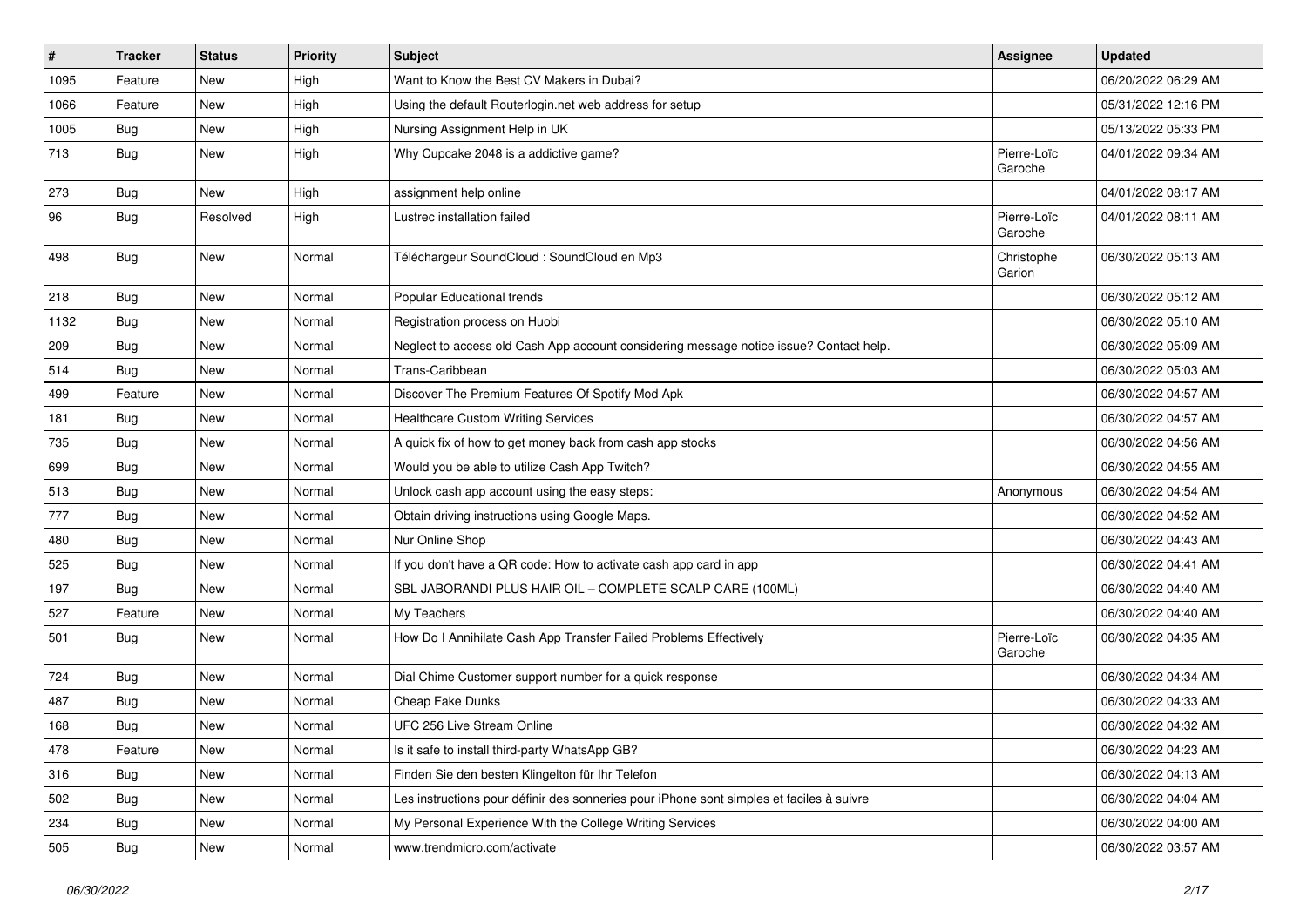| $\vert$ # | <b>Tracker</b> | <b>Status</b> | <b>Priority</b> | Subject                                                                                | <b>Assignee</b>        | <b>Updated</b>      |
|-----------|----------------|---------------|-----------------|----------------------------------------------------------------------------------------|------------------------|---------------------|
| 504       | Bug            | New           | Normal          | A beginner should always look for online Java assignment help!                         |                        | 06/30/2022 03:53 AM |
| 141       | Feature        | <b>New</b>    | Normal          | Something about jerry curly                                                            |                        | 06/30/2022 03:48 AM |
| 219       | Bug            | New           | Normal          | Free Ringtones for Cell Phones.                                                        |                        | 06/30/2022 03:45 AM |
| 267       | Bug            | <b>New</b>    | Normal          | How To Use Internet Radio Services To Listen To Your Favorite Songs                    |                        | 06/30/2022 03:31 AM |
| 74        | Bug            | New           | Normal          | const is not supported inside contract                                                 | Pierre-Loïc<br>Garoche | 06/30/2022 03:27 AM |
| 284       | <b>Bug</b>     | <b>New</b>    | Normal          | All About Cash App Transfer Fail Problems                                              |                        | 06/30/2022 03:26 AM |
| 495       | Bug            | New           | Normal          | Twitch Clip Downloader Download Twitch Clips Online 2021                               |                        | 06/30/2022 03:25 AM |
| 246       | <b>Bug</b>     | New           | Normal          | The Beast App                                                                          |                        | 06/30/2022 03:17 AM |
| 674       | <b>Bug</b>     | New           | Normal          | The best game in 2021                                                                  | Pierre-Loïc<br>Garoche | 06/30/2022 03:13 AM |
| 228       | Bug            | <b>New</b>    | Normal          | Why Does Cash App Transaction Failed? - Here Is the Answer                             |                        | 06/30/2022 03:10 AM |
| 248       | Bug            | New           | Normal          | Mobile ringtones and attractiveness ringtones                                          |                        | 06/30/2022 02:54 AM |
| 496       | Bug            | New           | Normal          | What is Live NetTV?                                                                    |                        | 06/30/2022 02:49 AM |
| 680       | Feature        | <b>New</b>    | Normal          | Word Jewels 2                                                                          |                        | 06/30/2022 02:36 AM |
| 789       | Bug            | New           | Normal          | Full version                                                                           |                        | 06/30/2022 02:36 AM |
| 482       | Bug            | New           | Normal          | <b>Text Window</b>                                                                     |                        | 06/30/2022 02:27 AM |
| 261       | Bug            | New           | Normal          | Ringtone Downloads - Easy Ways Come Up With Your Own Ringtones                         |                        | 06/30/2022 02:24 AM |
| 194       | <b>Bug</b>     | New           | Normal          | lace closure wigs                                                                      |                        | 06/30/2022 02:19 AM |
| 247       | Bug            | <b>New</b>    | Normal          | best 4 Channel Amp                                                                     |                        | 06/30/2022 02:19 AM |
| 145       | <b>Bug</b>     | New           | Normal          | abdulbaissagar                                                                         |                        | 06/30/2022 02:17 AM |
| 292       | Bug            | New           | Normal          | Venmo to Cash App Transfer Of Money- Explore Here                                      |                        | 06/30/2022 02:13 AM |
| 721       | Bug            | <b>New</b>    | Normal          | Cómo instalar un Mod Apk                                                               |                        | 06/30/2022 02:08 AM |
| 901       | Feature        | New           | Normal          | good game ever                                                                         |                        | 06/30/2022 01:50 AM |
| 275       | Bug            | New           | Normal          | Activate Cash App Card With Or Without QR - Step By Step Guide                         | Pierre-Loïc<br>Garoche | 06/30/2022 01:39 AM |
| 333       | <b>Bug</b>     | New           | Normal          | Mold Removal Services in Norfolk VA                                                    |                        | 06/30/2022 01:23 AM |
| 75        | <b>Bug</b>     | New           | Normal          | exception File "checks/algebraicLoop.ml", line 368, characters 16-22: Assertion failed |                        | 06/30/2022 01:21 AM |
| 255       | Feature        | New           | Normal          | best doctor for psoriasis                                                              |                        | 06/30/2022 01:12 AM |
| 126       | Feature        | New           | Normal          | Stussy Air Force 1 replica                                                             |                        | 06/30/2022 01:11 AM |
| 696       | Bug            | New           | Normal          | How to Install the TuMangaOnline App                                                   |                        | 06/30/2022 01:09 AM |
| 244       | <b>Bug</b>     | New           | Normal          | Quels sont les avantages des stations de radio en ligne.                               |                        | 06/30/2022 01:07 AM |
| 707       | <b>Bug</b>     | New           | Normal          | Why Accounting Assignments Are Beneficial For The Students?                            | Pierre-Loïc<br>Garoche | 06/30/2022 01:06 AM |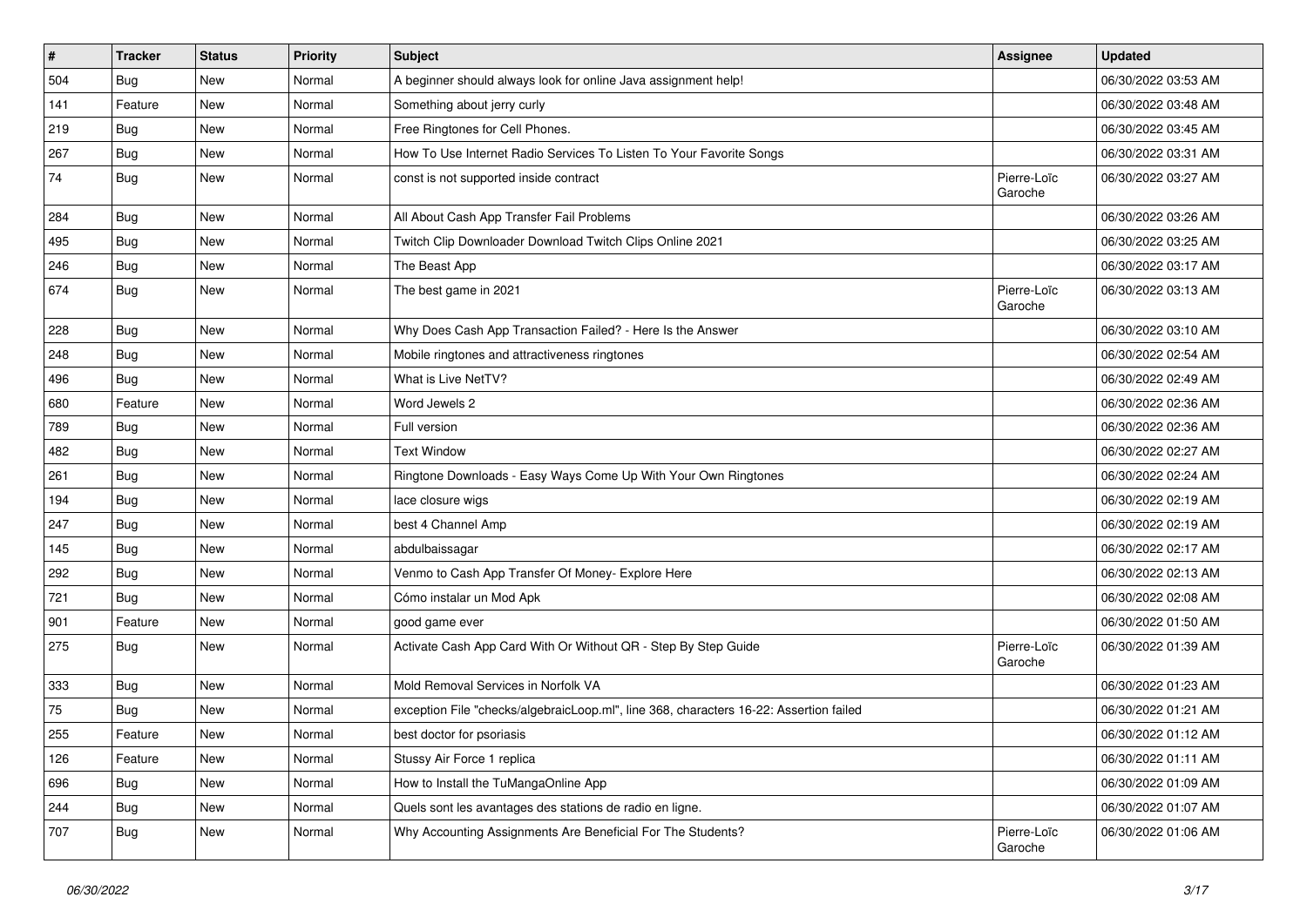| #   | <b>Tracker</b> | <b>Status</b> | <b>Priority</b> | Subject                                                                                                                                      | <b>Assignee</b>        | <b>Updated</b>      |
|-----|----------------|---------------|-----------------|----------------------------------------------------------------------------------------------------------------------------------------------|------------------------|---------------------|
| 258 | Bug            | New           | Normal          | Fake Nike Dunk High AMBUSH Deep Royal                                                                                                        |                        | 06/30/2022 12:31 AM |
| 183 | Bug            | <b>New</b>    | Normal          | Nursing Assignment Help Online                                                                                                               |                        | 06/30/2022 12:24 AM |
| 589 | Bug            | New           | Normal          | How can I get the cash app phone number of customer support?                                                                                 |                        | 06/30/2022 12:20 AM |
| 180 | Feature        | New           | Normal          | homoeobazaar                                                                                                                                 |                        | 06/30/2022 12:17 AM |
| 281 | Feature        | New           | Normal          | what are the types of Ringtones?                                                                                                             | Anonymous              | 06/30/2022 12:04 AM |
| 76  | <b>Bug</b>     | New           | Normal          | Import error: Load error: imported node real to int declared in a regular Lustre file. File "include/conv.lusi",<br>line 1, characters 0-64: |                        | 06/29/2022 11:57 PM |
| 214 | Feature        | New           | Normal          | Five Christmas Apps For Apple Users                                                                                                          |                        | 06/29/2022 11:50 PM |
| 175 | Feature        | New           | Normal          | All About Cash App Transfer Fail Problems                                                                                                    |                        | 06/29/2022 11:47 PM |
| 705 | Bug            | New           | Normal          | wuxiaworld                                                                                                                                   |                        | 06/29/2022 11:42 PM |
| 345 | Bug            | New           | Normal          | Stain Protection Services in Chesapeake VA                                                                                                   |                        | 06/29/2022 11:36 PM |
| 164 | Bug            | New           | Normal          | dfgbd                                                                                                                                        |                        | 06/29/2022 11:36 PM |
| 553 | Bug            | New           | Normal          | Cinema HD APK - Free Movie Enjoyment App on Android                                                                                          |                        | 06/29/2022 11:35 PM |
| 488 | Bug            | New           | Normal          | Quick solution to solve cash app dispute by the technical team                                                                               |                        | 06/29/2022 11:32 PM |
| 143 | Bug            | <b>New</b>    | Normal          | Bob lace front wigs                                                                                                                          |                        | 06/29/2022 11:22 PM |
| 623 | Bug            | New           | Normal          | Listen to online radio stations for mobile phones                                                                                            |                        | 06/29/2022 11:19 PM |
| 269 | Bug            | New           | Normal          | Is there such a site for app design?                                                                                                         | Anonymous              | 06/29/2022 11:19 PM |
| 515 | Bug            | New           | Normal          | Fragment Nike Dunk High Tokyo Fake                                                                                                           |                        | 06/29/2022 11:19 PM |
| 759 | <b>Bug</b>     | New           | Normal          | Canon IJ Network Tool                                                                                                                        | Pierre-Loïc<br>Garoche | 06/29/2022 11:16 PM |
| 510 | Feature        | <b>New</b>    | Normal          | Fashion                                                                                                                                      | Anonymous              | 06/29/2022 11:10 PM |
| 88  | Bug            | New           | Normal          | kind2 output: When for node arguments                                                                                                        | Pierre-Loïc<br>Garoche | 06/29/2022 11:10 PM |
| 537 | Bug            | New           | Normal          | Get tech assistance with customer support on ATT Yahoo email login issue.                                                                    |                        | 06/29/2022 11:06 PM |
| 664 | <b>Bug</b>     | New           | Normal          | Tea TV Apk Download - The Best Way to Watch Movies Offline                                                                                   |                        | 06/29/2022 11:00 PM |
| 811 | Bug            | New           | Normal          | Canon IJ Network Tool                                                                                                                        |                        | 06/29/2022 10:59 PM |
| 766 | Bug            | New           | Normal          | Pobreflix Mod APK Review                                                                                                                     |                        | 06/29/2022 10:55 PM |
| 136 | <b>Bug</b>     | New           | Normal          | snappow                                                                                                                                      |                        | 06/29/2022 10:52 PM |
| 189 | Bug            | New           | Normal          | <b>College Biology Writing Services</b>                                                                                                      |                        | 06/29/2022 10:51 PM |
| 687 | Bug            | New           | Normal          | How to use twitch.tv/activate?                                                                                                               |                        | 06/29/2022 10:39 PM |
| 506 | Bug            | New           | Normal          | www.trendmicro.com/activate                                                                                                                  |                        | 06/29/2022 10:38 PM |
| 719 | <b>Bug</b>     | New           | Normal          | How Do I Send \$5000 Through Cash App Account With Ease?                                                                                     |                        | 06/29/2022 10:15 PM |
| 622 | Bug            | New           | Normal          | CheapestMedsShop   100% Safe Medicines Online in UK & AUS.                                                                                   |                        | 06/29/2022 10:10 PM |
| 190 | <b>Bug</b>     | New           | Normal          | All About Cash App Transfer Fail Problems                                                                                                    |                        | 06/29/2022 10:03 PM |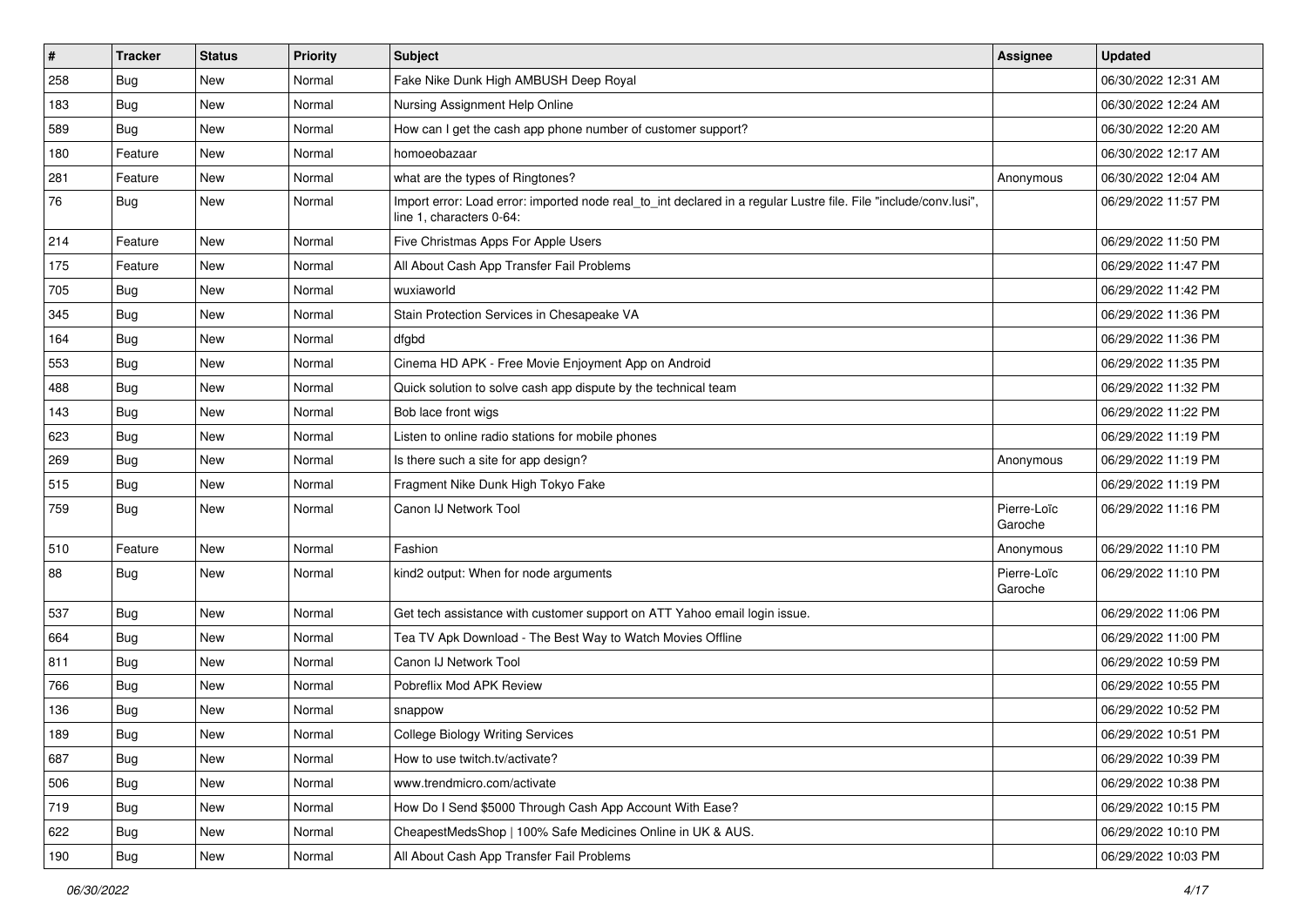| $\vert$ # | <b>Tracker</b> | <b>Status</b> | Priority | <b>Subject</b>                                                                   | Assignee               | <b>Updated</b>      |
|-----------|----------------|---------------|----------|----------------------------------------------------------------------------------|------------------------|---------------------|
| 549       | Bug            | <b>New</b>    | Normal   | Radio Luisteren                                                                  |                        | 06/29/2022 10:01 PM |
| 503       | <b>Bug</b>     | <b>New</b>    | Normal   | Youtube Premium Apk free download for Android                                    |                        | 06/29/2022 09:54 PM |
| 555       | Bug            | <b>New</b>    | Normal   | web design development in hyderabad                                              |                        | 06/29/2022 09:50 PM |
| 150       | <b>Bug</b>     | New           | Normal   | dfgh                                                                             |                        | 06/29/2022 09:47 PM |
| 237       | Feature        | New           | Normal   | HP Printer Assistant Software   Download & Install HP Assistant                  |                        | 06/29/2022 09:37 PM |
| 522       | Feature        | <b>New</b>    | Normal   | Can You Check App Limits, If Cash app won't let me send money?                   |                        | 06/29/2022 09:36 PM |
| 507       | Bug            | New           | Normal   | central.bitdefender.com                                                          |                        | 06/29/2022 09:35 PM |
| 230       | <b>Bug</b>     | <b>New</b>    | Normal   | Add Money To Cash App Card - Auto Cash Apps                                      |                        | 06/29/2022 09:34 PM |
| 120       | Bug            | <b>New</b>    | Normal   | ghfitkx                                                                          | Pierre-Loïc<br>Garoche | 06/29/2022 09:26 PM |
| 604       | <b>Bug</b>     | <b>New</b>    | Normal   | <b>Idle Game Online</b>                                                          |                        | 06/29/2022 09:21 PM |
| 473       | Bug            | New           | Normal   | Floor Stripping Arlington MA                                                     |                        | 06/29/2022 09:20 PM |
| 257       | Bug            | <b>New</b>    | Normal   | Best latte machines                                                              |                        | 06/29/2022 09:17 PM |
| 490       | <b>Bug</b>     | New           | Normal   | Unlock cash app account by getting quick solutions from the technical executives |                        | 06/29/2022 09:14 PM |
| 788       | <b>Bug</b>     | <b>New</b>    | Normal   | Intro Maker Mod APK                                                              |                        | 06/29/2022 09:13 PM |
| 263       | Feature        | <b>New</b>    | Normal   | Wrecked Car Is Nothing But A Worthless                                           | Pierre-Loïc<br>Garoche | 06/29/2022 09:09 PM |
| 470       | Bug            | New           | Normal   | Commercial Floor Cleaning Westchester MA                                         |                        | 06/29/2022 09:07 PM |
| 461       | Bug            | <b>New</b>    | Normal   | Germs Removal Medford MA                                                         |                        | 06/29/2022 09:06 PM |
| 278       | <b>Bug</b>     | <b>New</b>    | Normal   | Cash App Help & Solutions - Here You Will Get Better Assistance                  |                        | 06/29/2022 09:06 PM |
| 489       | Bug            | <b>New</b>    | Normal   | Get cash app refund instantly if sent to the wrong person                        |                        | 06/29/2022 09:03 PM |
| 567       | Bug            | <b>New</b>    | Normal   | Singapore assignment help                                                        |                        | 06/29/2022 09:03 PM |
| 520       | <b>Bug</b>     | <b>New</b>    | Normal   | What Is The Major Role Of Cash.app/Help and Support Page?                        |                        | 06/29/2022 08:57 PM |
| 764       | Bug            | <b>New</b>    | Normal   | What is available to see what I can watch HBO Max?                               |                        | 06/29/2022 08:50 PM |
| 603       | <b>Bug</b>     | <b>New</b>    | Normal   | Premiere gratuito da lista de IPTV                                               |                        | 06/29/2022 08:40 PM |
| 523       | Bug            | <b>New</b>    | Normal   | What Is The Right Google Account Recovery Aid To Regain Account Access?          | Pierre-Loïc<br>Garoche | 06/29/2022 08:37 PM |
| 466       | <b>Bug</b>     | <b>New</b>    | Normal   | Floor Stripping Westchester MA                                                   |                        | 06/29/2022 08:36 PM |
| 380       | Bug            | <b>New</b>    | Normal   | Moving Services in McLean VA                                                     |                        | 06/29/2022 08:29 PM |
| 662       | Bug            | <b>New</b>    | Normal   | Oreo TV Download - The Easiest Way to Watch Live TV                              |                        | 06/29/2022 08:19 PM |
| 581       | Bug            | <b>New</b>    | Normal   | E-Learning Course Help                                                           |                        | 06/29/2022 08:19 PM |
| 597       | Bug            | <b>New</b>    | Normal   | Universo s / f Download                                                          |                        | 06/29/2022 08:19 PM |
| 492       | <b>Bug</b>     | <b>New</b>    | Normal   | HD Streamz MOD APK v3.5.5 (Keine Werbung)                                        |                        | 06/29/2022 08:18 PM |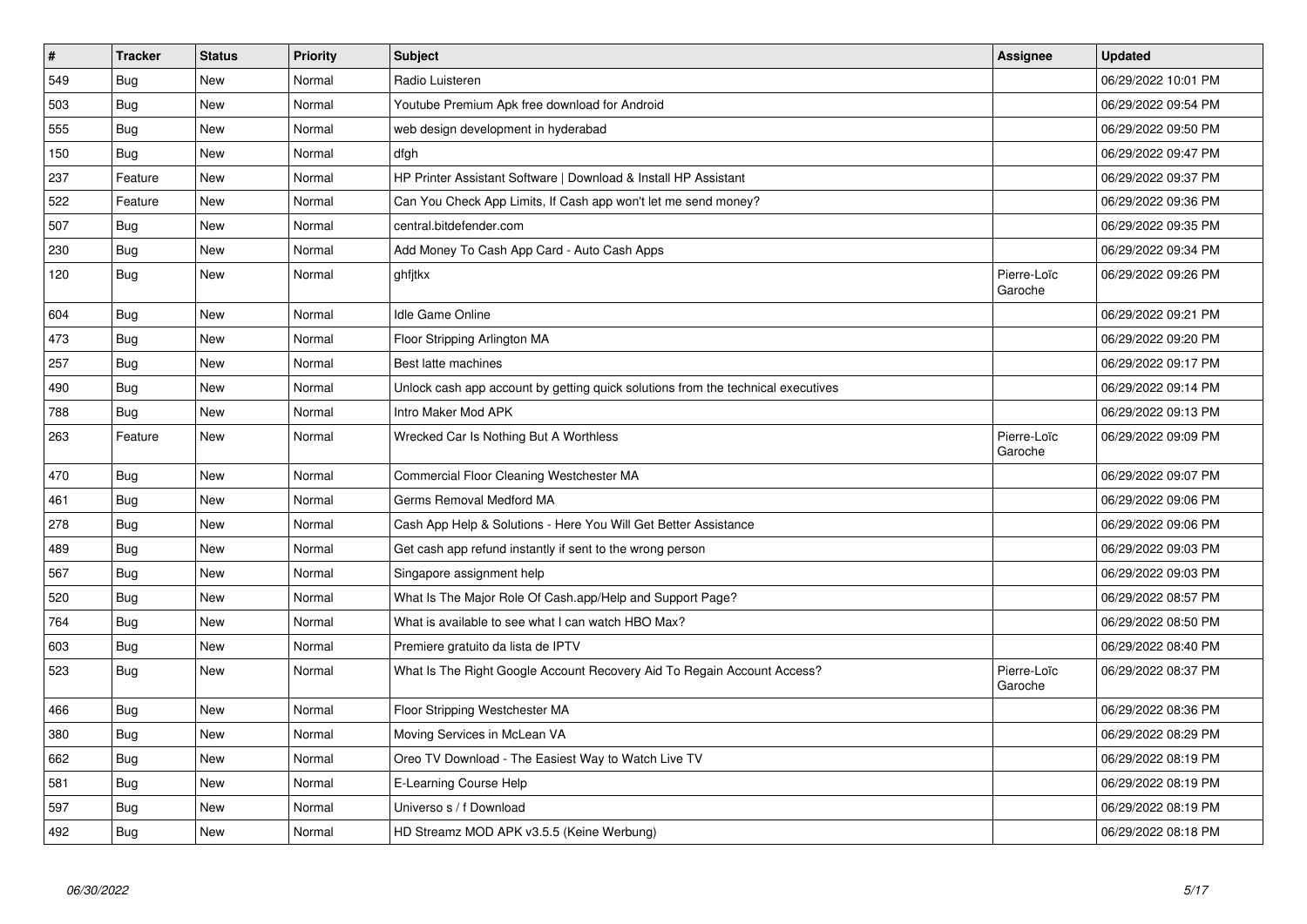| $\vert$ # | <b>Tracker</b> | <b>Status</b> | <b>Priority</b> | <b>Subject</b>                                                                       | Assignee               | <b>Updated</b>      |
|-----------|----------------|---------------|-----------------|--------------------------------------------------------------------------------------|------------------------|---------------------|
| 500       | Bug            | New           | Normal          | Simply contact the technical team, to find the solution to cash app refund problems. | Pierre-Loïc<br>Garoche | 06/29/2022 08:08 PM |
| 146       | Bug            | New           | Normal          | bayabais                                                                             |                        | 06/29/2022 08:05 PM |
| 188       | Bug            | New           | Normal          | Why are university students buying assignments online?                               | Pierre-Loïc<br>Garoche | 06/29/2022 07:57 PM |
| 642       | Bug            | New           | Normal          | thong tin thoi tiet ngay hom nay                                                     |                        | 06/29/2022 07:52 PM |
| 312       | Bug            | <b>New</b>    | Normal          | Stain Protection Services in Virginia Beach VA                                       |                        | 06/29/2022 07:48 PM |
| 652       | Bug            | <b>New</b>    | Normal          | Sesame Health Benefits                                                               |                        | 06/29/2022 07:46 PM |
| 118       | Bug            | New           | Normal          | golf                                                                                 | Anonymous              | 06/29/2022 07:36 PM |
| 799       | Bug            | <b>New</b>    | Normal          | Who Is an ETL Engineer                                                               |                        | 06/29/2022 07:36 PM |
| 712       | Bug            | New           | Normal          | Tips and Tricks                                                                      |                        | 06/29/2022 07:26 PM |
| 1131      | Bug            | <b>New</b>    | Normal          | Calculatrice Forex pour calculer les paramètres de la copie des transactions         |                        | 06/29/2022 07:24 PM |
| 142       | Feature        | <b>New</b>    | Normal          | About ashimary hair                                                                  |                        | 06/29/2022 07:17 PM |
| 616       | <b>Bug</b>     | New           | Normal          | Buy Anavar Tablets   Anavar For Sale in USA, UK & Australia                          |                        | 06/29/2022 07:00 PM |
| 115       | Bug            | New           | Normal          | NFL LIVE STREAM                                                                      |                        | 06/29/2022 07:00 PM |
| 922       | Bug            | <b>New</b>    | Normal          | Why Is The Need For Assignment Writing Services?                                     |                        | 06/29/2022 06:48 PM |
| 658       | Bug            | <b>New</b>    | Normal          | Watermelon Nutrition Facts And Health Benefits                                       |                        | 06/29/2022 06:46 PM |
| 151       | Feature        | New           | Normal          | Law Essay Writing Service - Assignments Planet                                       |                        | 06/29/2022 06:45 PM |
| 282       | Bug            | New           | Normal          | Activate Cash App Card: Learn Simple Steps & Fix Errors                              |                        | 06/29/2022 06:36 PM |
| 678       | Bug            | New           | Normal          | How to be a winner in buidnow gg                                                     |                        | 06/29/2022 06:31 PM |
| 551       | Bug            | <b>New</b>    | Normal          | Why Do Students Need Online Best Dissertation Writing Services?                      |                        | 06/29/2022 06:30 PM |
| 701       | Bug            | New           | Normal          | Why Law Essay Helper UK is Necessary?                                                |                        | 06/29/2022 06:29 PM |
| 253       | <b>Bug</b>     | <b>New</b>    | Normal          | Florence Lawrence                                                                    |                        | 06/29/2022 06:22 PM |
| 119       | Bug            | New           | Normal          | klhjigyu                                                                             |                        | 06/29/2022 06:19 PM |
| 767       | Bug            | <b>New</b>    | Normal          | apkmod                                                                               |                        | 06/29/2022 06:15 PM |
| 475       | Bug            | <b>New</b>    | Normal          | Floor Cleaning Arlington MA                                                          |                        | 06/29/2022 05:53 PM |
| 573       | <b>Bug</b>     | New           | Normal          | Experimente lo mejor en la aplicación Apk de juegos gratis                           |                        | 06/29/2022 05:48 PM |
| 153       | Bug            | New           | Normal          | urgent loan online                                                                   | Christophe<br>Garion   | 06/29/2022 05:43 PM |
| 132       | Bug            | New           | Normal          | concrete-everything                                                                  |                        | 06/29/2022 05:41 PM |
| 771       | <b>Bug</b>     | New           | Normal          | united airlines baggage policy                                                       |                        | 06/29/2022 05:39 PM |
| 1069      | Bug            | New           | Normal          | how to get cash app support phone number 24*7 available                              |                        | 06/29/2022 05:37 PM |
| 264       | <b>Bug</b>     | New           | Normal          | We Buy Your Unwanted Car                                                             | Corentin<br>Lauverjat  | 06/29/2022 05:36 PM |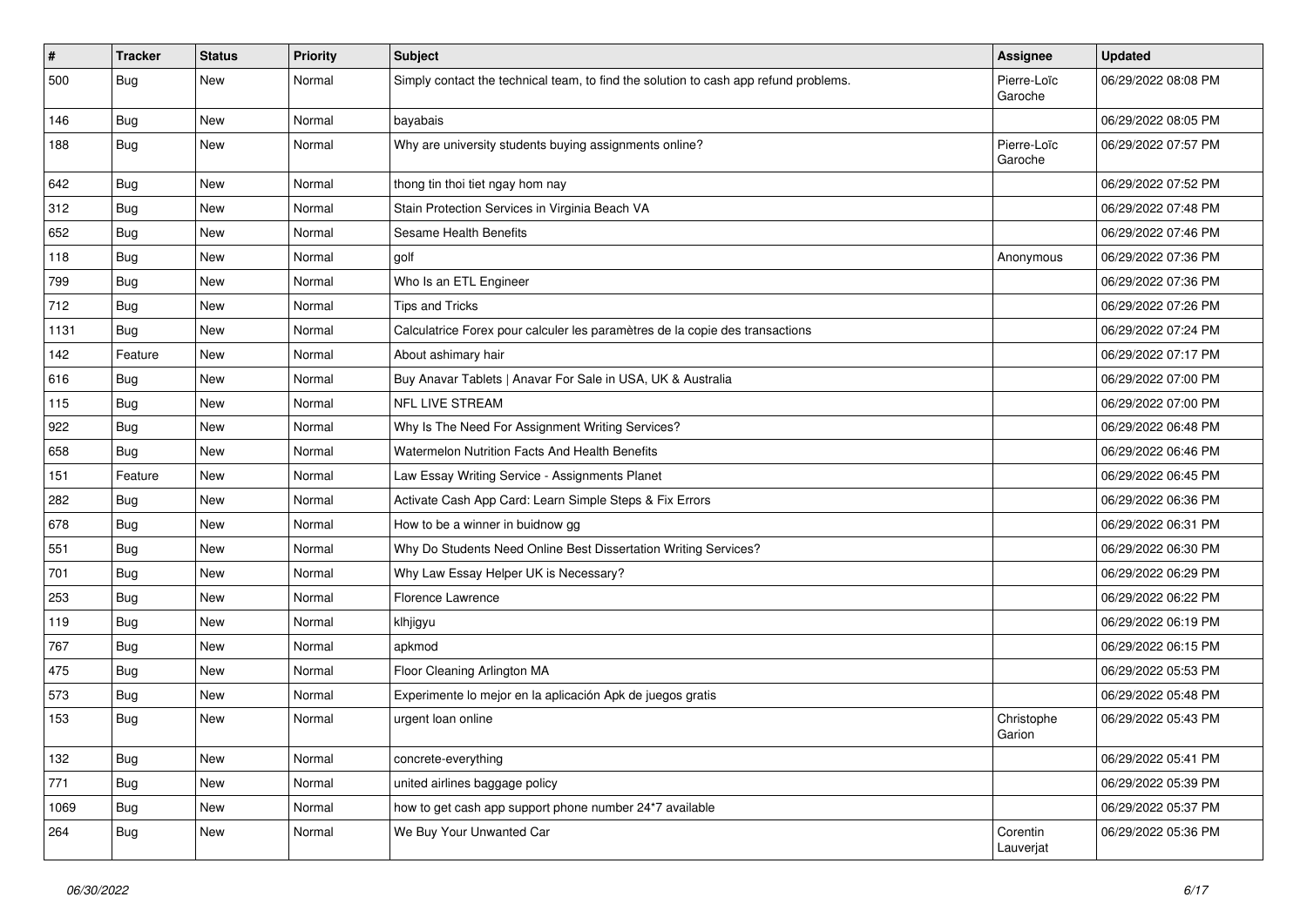| $\sharp$ | <b>Tracker</b> | <b>Status</b> | <b>Priority</b> | Subject                                                                                                                                                                                                                                                               | <b>Assignee</b>        | <b>Updated</b>      |
|----------|----------------|---------------|-----------------|-----------------------------------------------------------------------------------------------------------------------------------------------------------------------------------------------------------------------------------------------------------------------|------------------------|---------------------|
| 624      | <b>Bug</b>     | New           | Normal          | Use go with the Driving Directions for your go                                                                                                                                                                                                                        |                        | 06/29/2022 05:22 PM |
| 516      | Bug            | <b>New</b>    | Normal          | Does Cash App Help To Get Cash App Refund Without Any Interruption?                                                                                                                                                                                                   |                        | 06/29/2022 05:12 PM |
| 628      | Bug            | New           | Normal          | CV reviewing services!                                                                                                                                                                                                                                                |                        | 06/29/2022 05:09 PM |
| 657      | Bug            | New           | Normal          | Coconut Nutrition Facts And Health Benefits                                                                                                                                                                                                                           |                        | 06/29/2022 05:05 PM |
| 140      | <b>Bug</b>     | New           | Normal          | sugarbalanceusa                                                                                                                                                                                                                                                       |                        | 06/29/2022 04:56 PM |
| 491      | Feature        | New           | Normal          | Automatically download and paste Reddit wallpapers into Windows                                                                                                                                                                                                       |                        | 06/29/2022 04:55 PM |
| 782      | <b>Bug</b>     | New           | Normal          | Comment faire une sonnerie téléphonique                                                                                                                                                                                                                               |                        | 06/29/2022 04:47 PM |
| 572      | Feature        | New           | Normal          | New features of WhatsApp Plus on Android phones                                                                                                                                                                                                                       | Pierre-Loïc<br>Garoche | 06/29/2022 04:10 PM |
| 481      | Bug            | New           | Normal          | Nur Online Shop                                                                                                                                                                                                                                                       |                        | 06/29/2022 03:52 PM |
| 772      | <b>Bug</b>     | New           | Normal          | united airlines baggage policy                                                                                                                                                                                                                                        |                        | 06/29/2022 03:40 PM |
| 289      | Bug            | New           | Normal          | Recover Yahoo Mail Forgotten Password - Explore Kanata Chinese                                                                                                                                                                                                        |                        | 06/29/2022 03:35 PM |
| 593      | <b>Bug</b>     | New           | Normal          | Eiffel Spark Ultimate C2 SN series is a fully synthetic range of advanced performance engine oils blended in<br>high performance fully synthetic (PAO - polyalphaolefin) basestocks fortified with advanced technology<br>additive system, specifically formulated to |                        | 06/29/2022 03:34 PM |
| 534      | <b>Bug</b>     | New           | Normal          | Know how to initiate cash app refund by contacting the technical team                                                                                                                                                                                                 | Pierre-Loïc<br>Garoche | 06/29/2022 03:23 PM |
| 497      | <b>Bug</b>     | <b>New</b>    | Normal          | Fake Nike Dunk Low Off-White Lot 50                                                                                                                                                                                                                                   |                        | 06/29/2022 03:23 PM |
| 717      | Bug            | New           | Normal          | Disney Plus Apk - Watch Movies and TV Shows on Your Device                                                                                                                                                                                                            |                        | 06/29/2022 03:10 PM |
| 592      | <b>Bug</b>     | New           | Normal          | Deezer Premium APK - Baixe músicas de qualquer lugar do mundo de graça                                                                                                                                                                                                |                        | 06/29/2022 03:10 PM |
| 694      | Bug            | New           | Normal          | How to Get Guidance On How To Cash App Withdrawal Limit?                                                                                                                                                                                                              | Christophe<br>Garion   | 06/29/2022 03:09 PM |
| 582      | Bug            | New           | Normal          | Cash App Won't Let Me Send Money If There Is A Low Balance Available                                                                                                                                                                                                  | Pierre-Loïc<br>Garoche | 06/29/2022 03:01 PM |
| 321      | <b>Bug</b>     | New           | Normal          | Tile & Grout Cleaning Services in Virginia Beach VA                                                                                                                                                                                                                   |                        | 06/29/2022 02:55 PM |
| 336      | <b>Bug</b>     | New           | Normal          | Tile & Grout Cleaning Services in Norfolk VA                                                                                                                                                                                                                          |                        | 06/29/2022 02:50 PM |
| 521      | Feature        | New           | Normal          | Check out the Cash app Card balance for an overdraft.                                                                                                                                                                                                                 | Pierre-Loïc<br>Garoche | 06/29/2022 02:34 PM |
| 561      | Bug            | New           | Normal          | Enjoy the Full YouTube Premium Experience With YouTube Premium Membership                                                                                                                                                                                             |                        | 06/29/2022 02:18 PM |
| 601      | <b>Bug</b>     | New           | Normal          | Best Essay Writing Service UK                                                                                                                                                                                                                                         | Pierre-Loïc<br>Garoche | 06/29/2022 01:57 PM |
| 155      | <b>Bug</b>     | New           | Normal          | Cant access my cash app account                                                                                                                                                                                                                                       | Pierre-Loïc<br>Garoche | 06/29/2022 01:55 PM |
| 211      | <b>Bug</b>     | New           | Normal          | Problem in Cash App rebate? Call Cash App customer service number for help.                                                                                                                                                                                           |                        | 06/29/2022 01:49 PM |
| 599      | Bug            | New           | Normal          | Do you know how to delete cash app account from your computer?                                                                                                                                                                                                        |                        | 06/29/2022 01:49 PM |
| 783      | Bug            | New           | Normal          | How Do I Determine The Reasons And Solutions To Fix Cash App Transfer Failed?                                                                                                                                                                                         |                        | 06/29/2022 01:42 PM |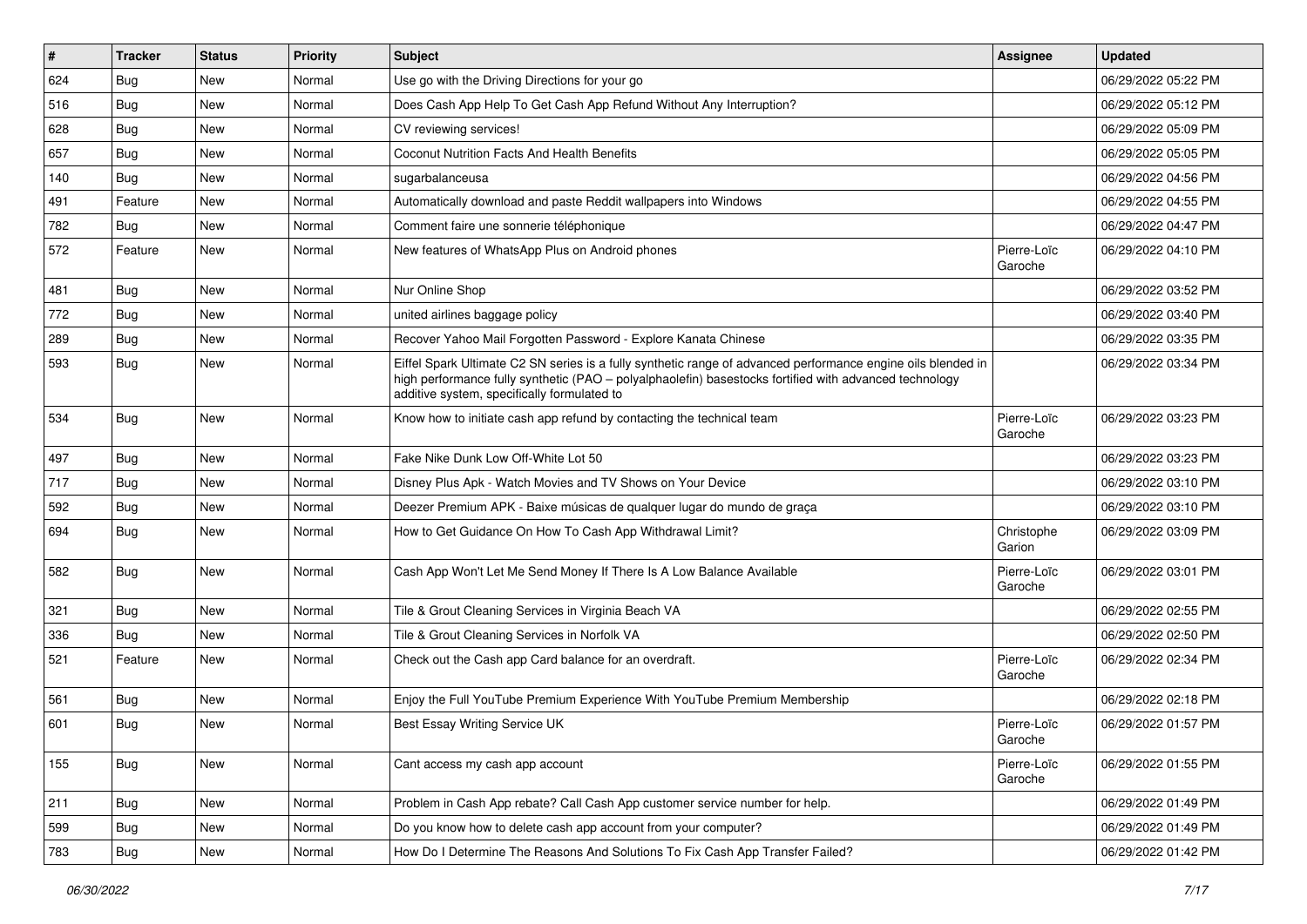| $\pmb{\#}$ | <b>Tracker</b> | <b>Status</b> | <b>Priority</b> | <b>Subject</b>                                                     | <b>Assignee</b>        | <b>Updated</b>      |
|------------|----------------|---------------|-----------------|--------------------------------------------------------------------|------------------------|---------------------|
| 536        | Bug            | New           | Normal          | How to check the balance on the cash app card                      | Hamza<br>Bourbouh      | 06/29/2022 01:17 PM |
| 557        | Feature        | New           | Normal          | <b>Business Law Assignment Help</b>                                |                        | 06/29/2022 01:12 PM |
| 519        | Bug            | New           | Normal          | Are you finding online UK Assignment writers?                      |                        | 06/29/2022 01:01 PM |
| 820        | Bug            | <b>New</b>    | Normal          | Metal Slug Apk para Android                                        |                        | 06/29/2022 12:55 PM |
| 1077       | <b>Bug</b>     | New           | Normal          | Les excellentes façons d'utiliser ces images                       |                        | 06/29/2022 12:54 PM |
| 285        | <b>Bug</b>     | New           | Normal          | Have you ever written an essay?                                    |                        | 06/29/2022 12:45 PM |
| 157        | Bug            | New           | Normal          | Forget cash app pin                                                |                        | 06/29/2022 12:43 PM |
| 774        | Bug            | New           | Normal          | Follow proper initiatives                                          |                        | 06/29/2022 12:34 PM |
| 243        | Feature        | New           | Normal          | Reconstruir la pandilla de la mafia en Gangstar Vegas MOD APK      |                        | 06/29/2022 12:33 PM |
| 512        | <b>Bug</b>     | New           | Normal          | The Importance Of Using Custom Writing Services                    |                        | 06/29/2022 12:33 PM |
| 531        | Bug            | New           | Normal          | Cheap Assignment Writing Service UK                                | Anonymous              | 06/29/2022 12:18 PM |
| 612        | Bug            | New           | Normal          | Luxury Slingshot Rental                                            |                        | 06/29/2022 12:15 PM |
| 161        | <b>Bug</b>     | New           | Normal          | dfdrtyuio                                                          |                        | 06/29/2022 12:00 PM |
| 677        | Bug            | New           | Normal          | Logo Design Services Near Me                                       |                        | 06/29/2022 11:58 AM |
| 661        | Bug            | New           | Normal          | Turbo VPN MOD APK Download                                         |                        | 06/29/2022 11:57 AM |
| 586        | <b>Bug</b>     | New           | Normal          | Best Modifications For Your Mobile Phone                           |                        | 06/29/2022 11:54 AM |
| 542        | Bug            | New           | Normal          | Web N Logo Design                                                  |                        | 06/29/2022 11:42 AM |
| 554        | <b>Bug</b>     | New           | Normal          | XvideoStudio Video Editor APK Free Download on TechToDown          |                        | 06/29/2022 11:31 AM |
| 217        | Bug            | New           | Normal          | How this service matter most?                                      |                        | 06/29/2022 11:28 AM |
| 1018       | Bug            | New           | Normal          | So erhalten Sie ein kostenloses Hörbuch                            |                        | 06/29/2022 11:27 AM |
| 352        | Bug            | New           | Normal          | Tile & Grout Cleaning Services in Chesapeake VA                    |                        | 06/29/2022 11:19 AM |
| 509        | Feature        | New           | Normal          | Fashion                                                            | Anonymous              | 06/29/2022 11:19 AM |
| 659        | Bug            | New           | Normal          | Olive Oil Properties And Health Benefits                           |                        | 06/29/2022 11:15 AM |
| 650        | Bug            | New           | Normal          | <b>Cherries Health Benefits</b>                                    |                        | 06/29/2022 11:13 AM |
| 202        | Bug            | New           | Normal          | blonde wig                                                         |                        | 06/29/2022 11:08 AM |
| 618        | <b>Bug</b>     | New           | Normal          | Buy Steroids Online with OurMedicnes.com   Best Quality Steroids   |                        | 06/29/2022 10:57 AM |
| 762        | <b>Bug</b>     | New           | Normal          | How To Add Money To A Cash App Card If Struggling With Low Amount? |                        | 06/29/2022 10:53 AM |
| 1087       | Bug            | New           | Normal          | How do new writers start out?                                      |                        | 06/29/2022 10:43 AM |
| 532        | Bug            | New           | Normal          | My Assignment Help                                                 |                        | 06/29/2022 10:39 AM |
| 602        | <b>Bug</b>     | New           | Normal          | Best Essay Writing Service UK                                      | Pierre-Loïc<br>Garoche | 06/29/2022 10:32 AM |
| 563        | <b>Bug</b>     | New           | Normal          | Understanding the Difference Between Free and Paid Mod Apks        |                        | 06/29/2022 10:32 AM |
| 708        | <b>Bug</b>     | New           | Normal          | Efficient ways to proceed with the cash app dispute process?       |                        | 06/29/2022 10:24 AM |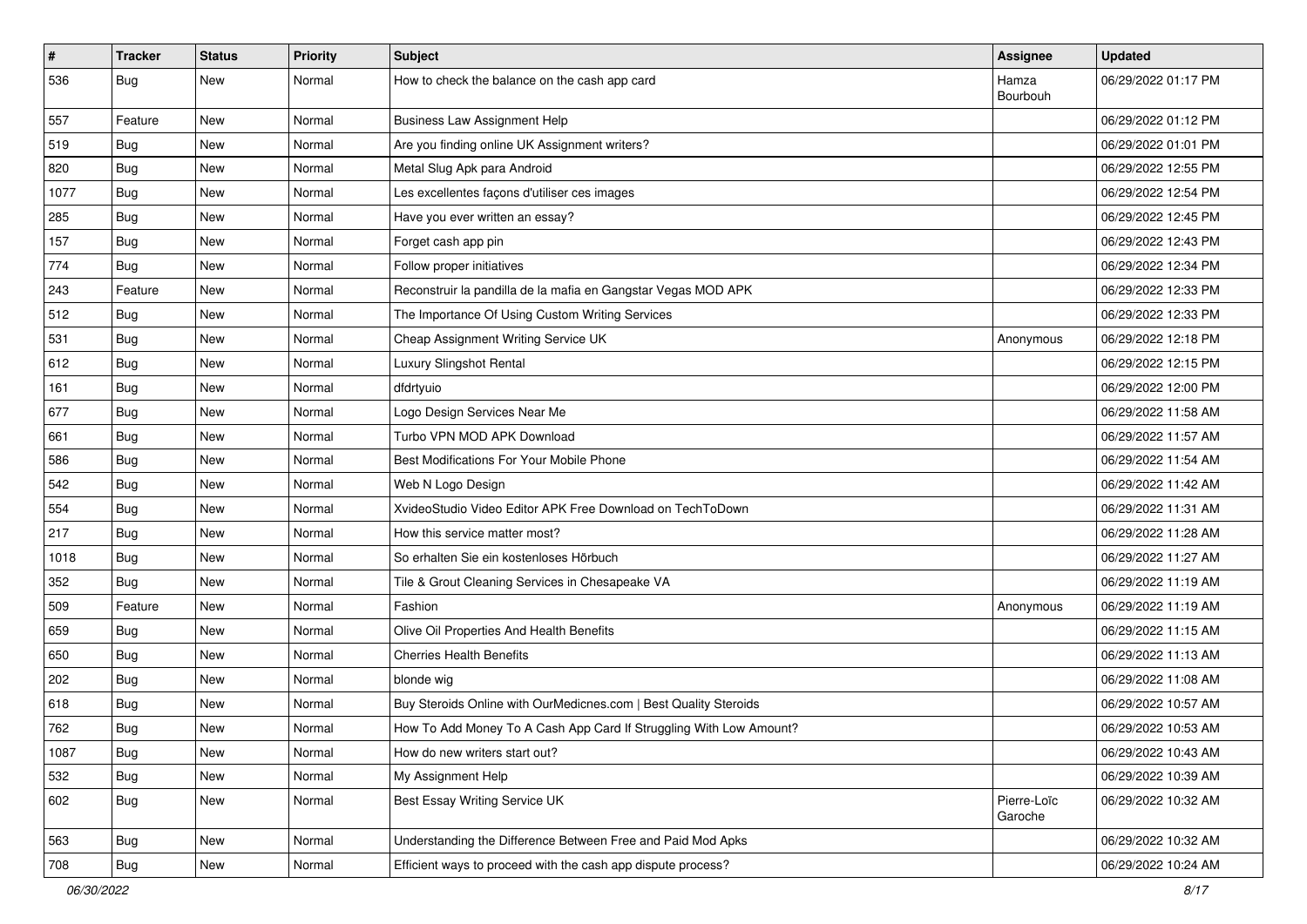| $\pmb{\#}$ | <b>Tracker</b> | <b>Status</b> | <b>Priority</b> | Subject                                                                                                 | Assignee               | <b>Updated</b>      |
|------------|----------------|---------------|-----------------|---------------------------------------------------------------------------------------------------------|------------------------|---------------------|
| 574        | <b>Bug</b>     | New           | Normal          | How to fix the Epson printer offline issue due to a wired connection?                                   |                        | 06/29/2022 10:23 AM |
| 133        | Bug            | <b>New</b>    | Normal          | craftlabs                                                                                               |                        | 06/29/2022 10:22 AM |
| 587        | <b>Bug</b>     | New           | Normal          | Why Picsart Pro Offers Great Features                                                                   |                        | 06/29/2022 10:06 AM |
| 558        | Feature        | New           | Normal          | <b>Stunning Classic Sofas</b>                                                                           |                        | 06/29/2022 10:03 AM |
| 682        | <b>Bug</b>     | New           | Normal          | Does Facebook customer service live chat allow to speak with someone?                                   |                        | 06/29/2022 09:56 AM |
| 787        | <b>Bug</b>     | New           | Normal          | Assured Assignment Help                                                                                 |                        | 06/29/2022 09:56 AM |
| 571        | <b>Bug</b>     | New           | Normal          | How may the Cash app dispute your trade?                                                                | Pierre-Loïc<br>Garoche | 06/29/2022 09:47 AM |
| 576        | Bug            | New           | Normal          | So laden Sie ein Instagram-Bild herunter                                                                |                        | 06/29/2022 09:47 AM |
| 646        | Feature        | <b>New</b>    | Normal          | Collaborative Research Group                                                                            |                        | 06/29/2022 09:46 AM |
| 684        | Bug            | New           | Normal          | Difference between paper map and online map                                                             |                        | 06/29/2022 09:46 AM |
| 598        | <b>Bug</b>     | New           | Normal          | Universo s / f Download                                                                                 |                        | 06/29/2022 09:45 AM |
| 673        | Bug            | New           | Normal          | Learn the basics of pixel art - Clear grid                                                              |                        | 06/29/2022 09:44 AM |
| 540        | Bug            | New           | Normal          | Why Haven't I Received My Cash App Card? Can I get t the reasons behind it                              |                        | 06/29/2022 09:42 AM |
| 546        | Feature        | <b>New</b>    | Normal          | Quickbooks Error                                                                                        |                        | 06/29/2022 09:42 AM |
| 1116       | Bug            | New           | Normal          | ipTV smarts pro                                                                                         |                        | 06/29/2022 09:27 AM |
| 479        | <b>Bug</b>     | New           | Normal          | Limousine Service Bellevue WA                                                                           |                        | 06/29/2022 09:16 AM |
| 331        | Bug            | New           | Normal          | Water Extraction Services in Norfolk VA                                                                 |                        | 06/29/2022 09:13 AM |
| 1114       | <b>Bug</b>     | New           | Normal          | To control the car, all you must do is click to go left or right and release the button to go straight. |                        | 06/29/2022 09:05 AM |
| 63         | Feature        | New           | Normal          | Skip normalization step in mutation generation if it possible                                           | Pierre-Loïc<br>Garoche | 06/29/2022 08:54 AM |
| 800        | Bug            | New           | Normal          | Who Is an ETL Engineer                                                                                  |                        | 06/29/2022 08:54 AM |
| 529        | Bug            | New           | Normal          | Thop TV APK - Free Download for Android                                                                 |                        | 06/29/2022 08:52 AM |
| 655        | Bug            | New           | Normal          | <b>Eggplant Health Benefits</b>                                                                         |                        | 06/29/2022 08:18 AM |
| 185        | <b>Bug</b>     | New           | Normal          | Non-Plagiarized Research Writing                                                                        |                        | 06/29/2022 07:58 AM |
| 806        | Feature        | New           | Normal          | Go everywhere thanks to mapquest driving directions                                                     |                        | 06/29/2022 07:38 AM |
| 668        | <b>Bug</b>     | New           | Normal          | Get to know Cash App Refund Process here                                                                |                        | 06/29/2022 07:21 AM |
| 494        | Bug            | New           | Normal          | <b>Buy Discussion Post</b>                                                                              |                        | 06/29/2022 07:13 AM |
| 615        | Bug            | New           | Normal          | CheapestMedsShop   100% Safe Medicines Online in USA UK & AUS.                                          |                        | 06/29/2022 07:03 AM |
| 613        | Bug            | New           | Normal          | Buy Aspadol 100mg Tab Online in US, UK, AU   Erospharmacy                                               |                        | 06/29/2022 07:00 AM |
| 761        | Bug            | New           | Normal          | What is it about basketball that makes it so popular in the United States?                              | Corentin<br>Lauverjat  | 06/29/2022 06:51 AM |
| 695        | Bug            | New           | Normal          | Refer Listas IPTV Apk                                                                                   |                        | 06/29/2022 06:50 AM |
| 262        | Bug            | New           | Normal          | It this true to dealing Wuth                                                                            |                        | 06/29/2022 06:48 AM |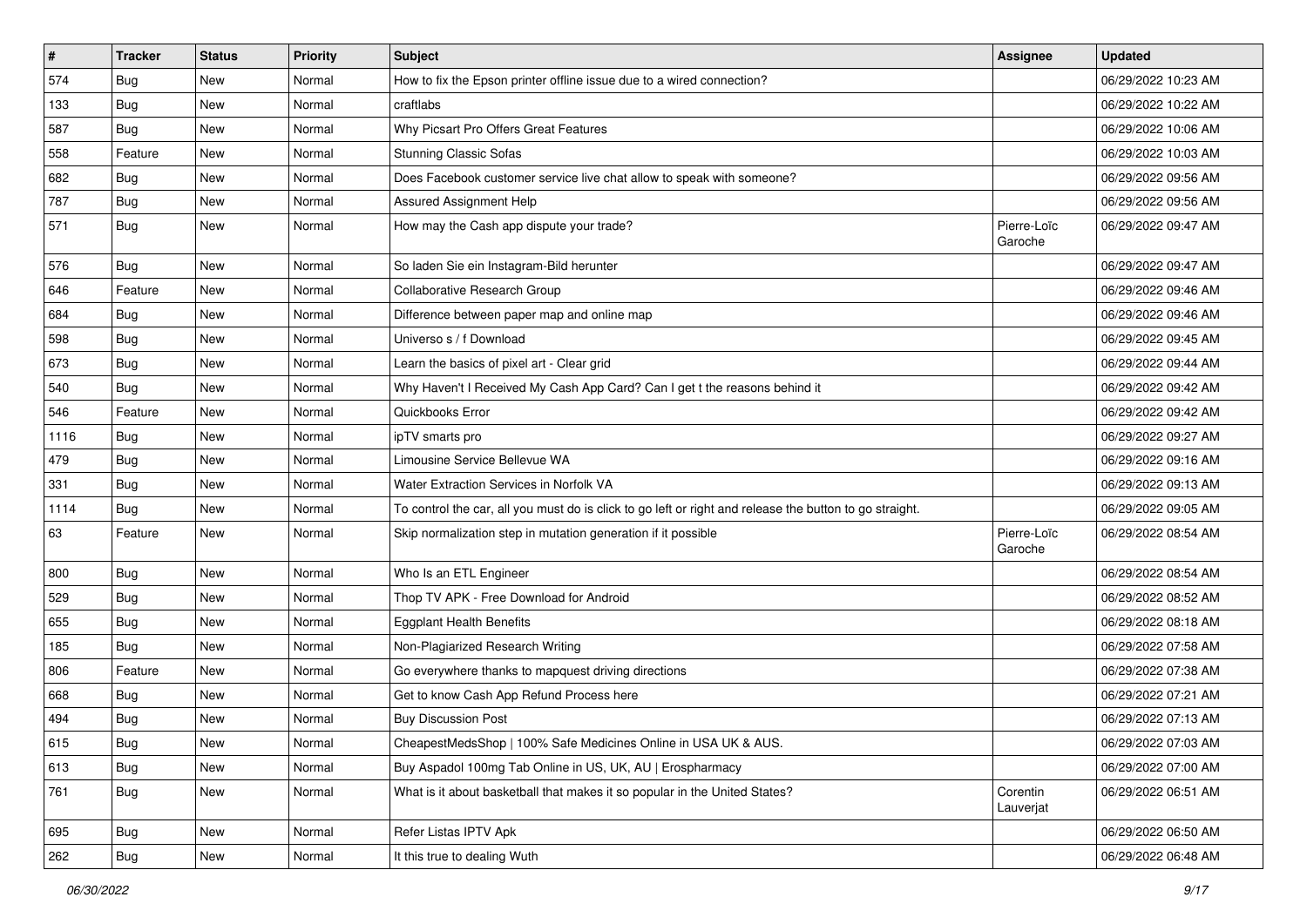| $\vert$ # | <b>Tracker</b> | <b>Status</b> | <b>Priority</b> | Subject                                                                          | <b>Assignee</b>        | <b>Updated</b>      |
|-----------|----------------|---------------|-----------------|----------------------------------------------------------------------------------|------------------------|---------------------|
| 134       | Bug            | New           | Normal          | wisegolfers                                                                      |                        | 06/29/2022 06:38 AM |
| 225       | Bug            | <b>New</b>    | Normal          | instant personal loan                                                            |                        | 06/29/2022 06:37 AM |
| 347       | Bug            | New           | Normal          | Eco/Green Cleaning Services in Chesapeake VA                                     |                        | 06/29/2022 06:35 AM |
| 450       | Bug            | <b>New</b>    | Normal          | Floor Stripping Quincy MA                                                        |                        | 06/29/2022 06:32 AM |
| 552       | Feature        | <b>New</b>    | Normal          | Radio rfm and the benefits of radio rfm                                          |                        | 06/29/2022 06:28 AM |
| 812       | Feature        | New           | Normal          | canon.com/ijsetup                                                                |                        | 06/29/2022 06:04 AM |
| 457       | Bug            | <b>New</b>    | Normal          | Carpet Cleaning Medford MA                                                       |                        | 06/29/2022 06:00 AM |
| 222       | Bug            | New           | Normal          | Social Profile links                                                             |                        | 06/29/2022 05:59 AM |
| 184       | Bug            | <b>New</b>    | Normal          | <b>Affordable Business Writing Services</b>                                      |                        | 06/29/2022 05:53 AM |
| 704       | Bug            | <b>New</b>    | Normal          | Reach support team of Chime Customer Service for instant help                    |                        | 06/29/2022 05:49 AM |
| 400       | <b>Bug</b>     | New           | Normal          | Office Moving Services in Potomac MD                                             |                        | 06/29/2022 05:42 AM |
| 465       | Bug            | <b>New</b>    | Normal          | Carpet Cleaning Westchester MA                                                   |                        | 06/29/2022 05:35 AM |
| 524       | Bug            | New           | Normal          | How Does Google Account Recovery Work If Your Account Is Hacked?                 |                        | 06/29/2022 05:32 AM |
| 178       | Bug            | <b>New</b>    | Normal          | transparent lace wigs                                                            |                        | 06/29/2022 05:31 AM |
| 564       | Bug            | <b>New</b>    | Normal          | How To Install RepelisPlus On Your Android Phone?                                |                        | 06/29/2022 05:11 AM |
| 796       | <b>Bug</b>     | New           | Normal          | How Does Cash App ++ actually work and What is the process of it                 |                        | 06/29/2022 05:10 AM |
| 1117      | Bug            | New           | Normal          | Equal Words - Word search game for PC and Windows Phone                          |                        | 06/29/2022 04:58 AM |
| 770       | <b>Bug</b>     | <b>New</b>    | Normal          | Canon IJ Network Tool                                                            |                        | 06/29/2022 04:48 AM |
| 245       | Bug            | New           | Normal          | Write My Essay For Me Cheap                                                      |                        | 06/29/2022 04:10 AM |
| 526       | Bug            | <b>New</b>    | Normal          | Soundcloud to mp3 converter - Download Soundcloud songs                          |                        | 06/29/2022 04:01 AM |
| 804       | Bug            | New           | Normal          | Review                                                                           |                        | 06/29/2022 03:32 AM |
| 709       | Bug            | <b>New</b>    | Normal          | How To Load Cash App Card At Walmart Without Having To Face Any Hassle?          |                        | 06/29/2022 03:26 AM |
| 639       | Bug            | <b>New</b>    | Normal          | thong tin chinh xac                                                              |                        | 06/29/2022 02:44 AM |
| 798       | <b>Bug</b>     | New           | Normal          | Who Is an ETL Engineer                                                           |                        | 06/29/2022 02:44 AM |
| 634       | Bug            | <b>New</b>    | Normal          | Buy Vidalista Tablets (Tadalafil) at [\$25 OFF + Free Shipping] Vidalistatablets |                        | 06/29/2022 02:25 AM |
| 614       | Bug            | New           | Normal          | Como baixar o MOD APK no celular                                                 |                        | 06/29/2022 02:22 AM |
| 606       | Feature        | New           | Normal          | Play unblocked cookie crush 3                                                    | Pierre-Loïc<br>Garoche | 06/29/2022 01:42 AM |
| 251       | <b>Bug</b>     | New           | Normal          | All About Cash App Transfer Fail Problems                                        | Pierre-Loïc<br>Garoche | 06/29/2022 01:24 AM |
| 528       | Bug            | New           | Normal          | Korean Mag                                                                       |                        | 06/29/2022 01:13 AM |
| 556       | <b>Bug</b>     | New           | Normal          | Play Game Mod Apk With Your Friends                                              |                        | 06/29/2022 01:00 AM |
| 584       | <b>Bug</b>     | New           | Normal          | Want the cash app customer service number to check balance?                      |                        | 06/29/2022 01:00 AM |
| 591       | <b>Bug</b>     | New           | Normal          | How To Find Facebook Modifications For Your Spotify Premium Apk?                 |                        | 06/29/2022 12:40 AM |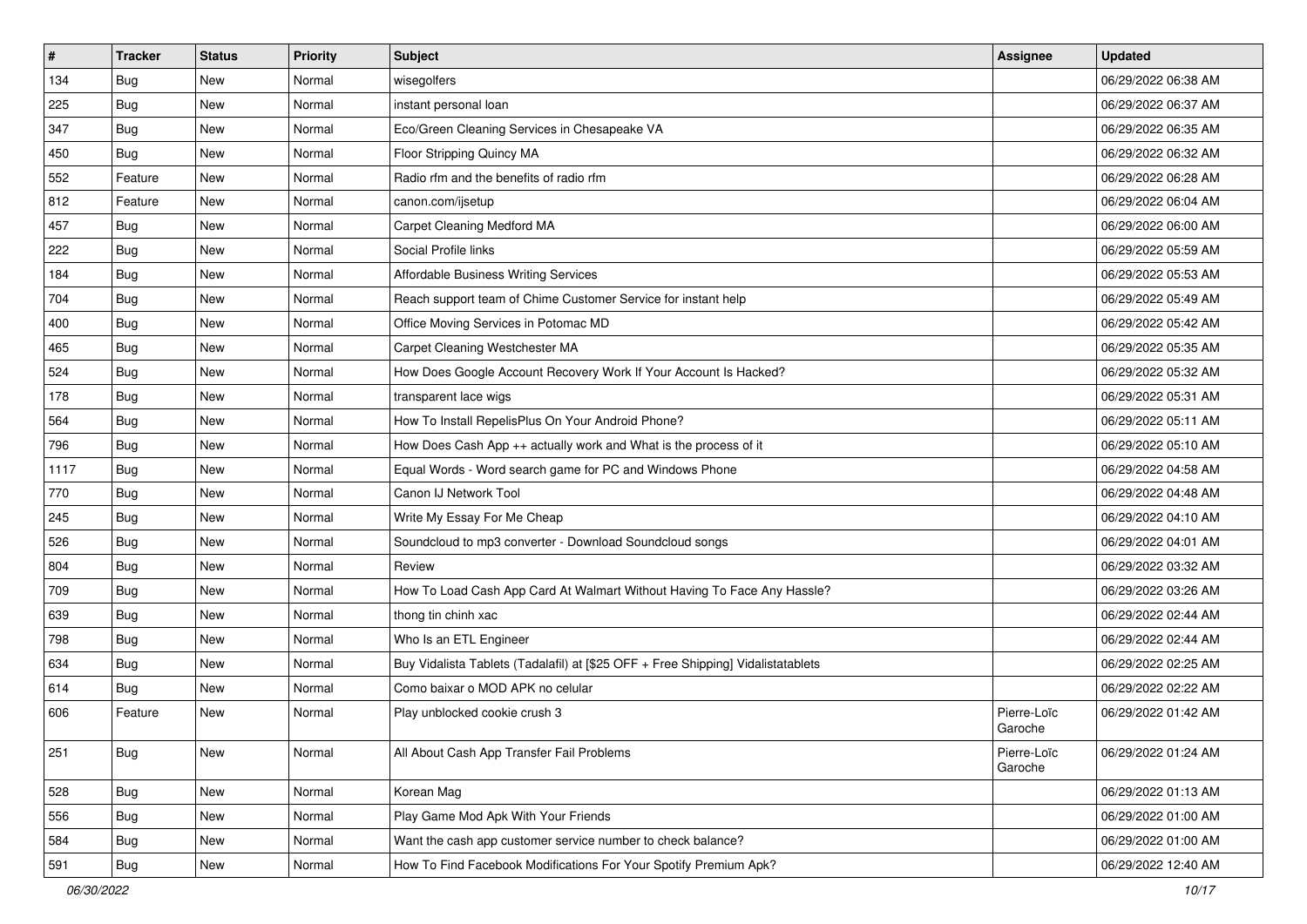| $\vert$ # | <b>Tracker</b> | <b>Status</b> | <b>Priority</b> | Subject                                                                             | <b>Assignee</b>        | <b>Updated</b>      |
|-----------|----------------|---------------|-----------------|-------------------------------------------------------------------------------------|------------------------|---------------------|
| 671       | <b>Bug</b>     | New           | Normal          | Hot games                                                                           | Pierre-Loïc<br>Garoche | 06/29/2022 12:40 AM |
| 667       | Bug            | New           | Normal          | What Is a Ringtone?                                                                 |                        | 06/29/2022 12:34 AM |
| 703       | <b>Bug</b>     | <b>New</b>    | Normal          | For real-time help, dial Facebook customer service number                           |                        | 06/29/2022 12:30 AM |
| 250       | Bug            | <b>New</b>    | Normal          | Reviews of phone ringtones                                                          |                        | 06/29/2022 12:29 AM |
| 619       | <b>Bug</b>     | New           | Normal          | Online Trusted Medicine Store in US for Health - Genericmedsupply                   |                        | 06/29/2022 12:26 AM |
| 635       | <b>Bug</b>     | <b>New</b>    | Normal          | Buy Steroids Online with OurMedicnes.com   Best Quality Steroids                    |                        | 06/29/2022 12:17 AM |
| 550       | Bug            | <b>New</b>    | Normal          | Nederland FM - beste manieren om naar internationale radio op internet te luisteren |                        | 06/29/2022 12:06 AM |
| 669       | Feature        | <b>New</b>    | Normal          | Nursing Assignment Help                                                             |                        | 06/28/2022 11:16 PM |
| 797       | Bug            | New           | Normal          | Psychedelic                                                                         | Christophe<br>Garion   | 06/28/2022 11:11 PM |
| 265       | Bug            | <b>New</b>    | Normal          | 3 Faq's On Downloading To Your Apple Ipod                                           |                        | 06/28/2022 11:07 PM |
| 530       | Bug            | <b>New</b>    | Normal          | Cheap Assignment Writing Service UK                                                 | Anonymous              | 06/28/2022 11:00 PM |
| 541       | Bug            | New           | Normal          | How to fix the cash app payment failed errors?                                      |                        | 06/28/2022 10:56 PM |
| 588       | Bug            | <b>New</b>    | Normal          | YouTube Vanced Apk Manager App - Como instalá-lo                                    |                        | 06/28/2022 10:56 PM |
| 689       | Bug            | New           | Normal          | How to use twitch.tv/activate?                                                      |                        | 06/28/2022 10:48 PM |
| 715       | Bug            | New           | Normal          | Puppy Playtime Descargar gratis                                                     |                        | 06/28/2022 10:46 PM |
| 808       | Bug            | <b>New</b>    | Normal          | Sinnvolle Guten-Morgen-Grüße                                                        |                        | 06/28/2022 10:45 PM |
| 805       | Bug            | New           | Normal          | Ketamine Online Store                                                               | Christophe<br>Garion   | 06/28/2022 10:04 PM |
| 173       | Feature        | <b>New</b>    | Normal          | private limited company registration                                                |                        | 06/28/2022 09:51 PM |
| 683       | Feature        | New           | Normal          | Game creation                                                                       |                        | 06/28/2022 09:51 PM |
| 886       | <b>Bug</b>     | <b>New</b>    | Normal          | Is the Fox News Channel on Roku free?                                               |                        | 06/28/2022 09:36 PM |
| 656       | Bug            | New           | Normal          | Kiwi Nutrition Facts And Health Benefits                                            |                        | 06/28/2022 08:54 PM |
| 518       | Bug            | New           | Normal          | How To Check The Balance Of Cash App Account By Taking Cash App Support?            |                        | 06/28/2022 08:51 PM |
| 139       | Bug            | <b>New</b>    | Normal          | relseo                                                                              |                        | 06/28/2022 08:48 PM |
| 239       | Bug            | New           | Normal          | Algunas características más de Choices MOD APK                                      |                        | 06/28/2022 08:47 PM |
| 672       | <b>Bug</b>     | New           | Normal          | The easiest way to delete ringtones on iPhone                                       |                        | 06/28/2022 08:44 PM |
| 138       | Bug            | New           | Normal          | own-sweethome                                                                       |                        | 06/28/2022 08:42 PM |
| 711       | Bug            | New           | Normal          | Human Fall Flat Apk Download                                                        |                        | 06/28/2022 08:27 PM |
| 740       | Feature        | New           | Normal          | Online Thesis Help USA                                                              |                        | 06/28/2022 08:25 PM |
| 171       | Feature        | New           | Normal          | loan management system                                                              |                        | 06/28/2022 08:24 PM |
| 594       | Feature        | New           | Normal          | How does research proposal help online make it easy for me?                         |                        | 06/28/2022 08:23 PM |
| 474       | <b>Bug</b>     | New           | Normal          | Floor Waxing Arlington MA                                                           |                        | 06/28/2022 08:10 PM |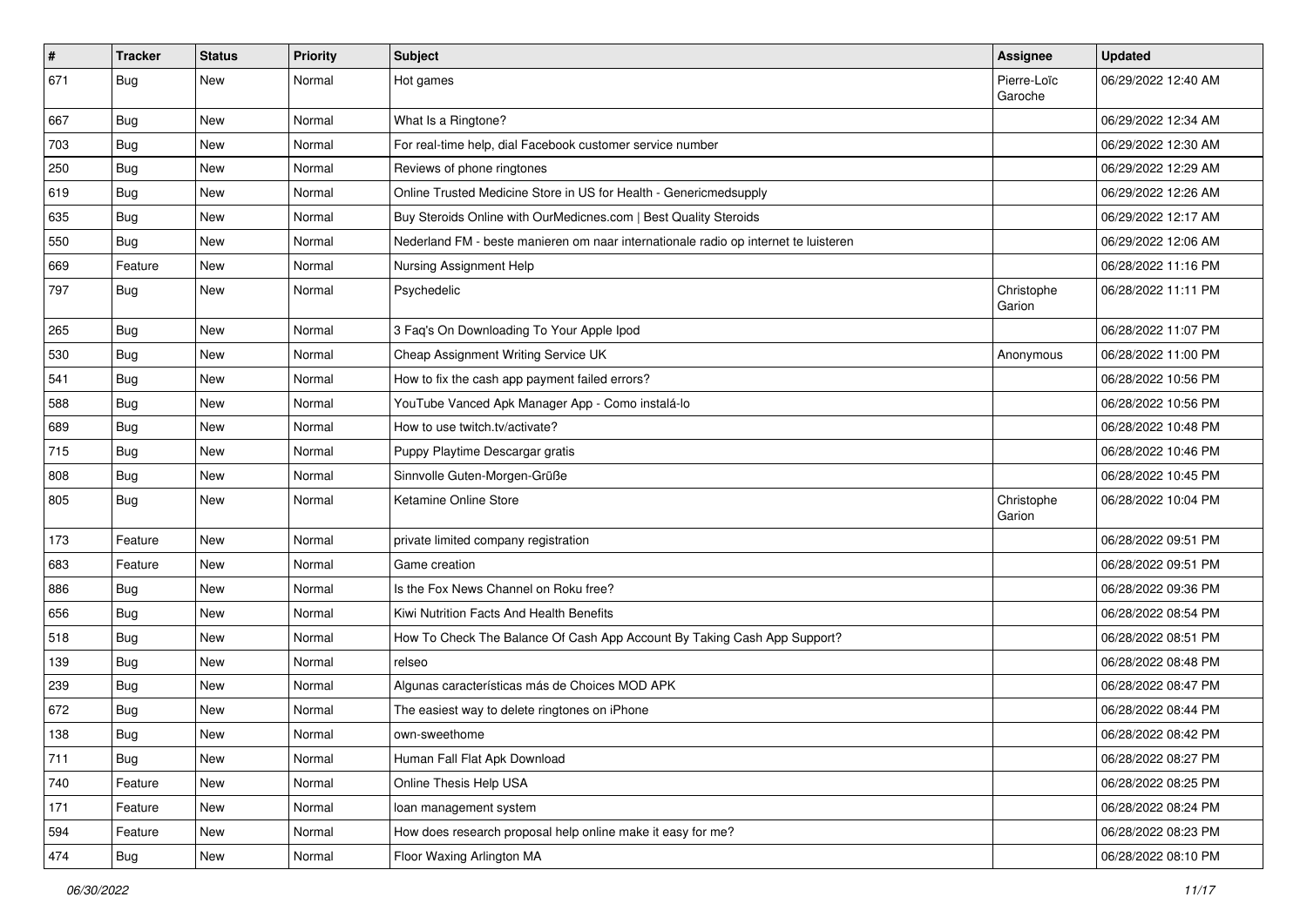| $\vert$ # | <b>Tracker</b> | <b>Status</b> | <b>Priority</b> | <b>Subject</b>                                                            | Assignee               | <b>Updated</b>      |
|-----------|----------------|---------------|-----------------|---------------------------------------------------------------------------|------------------------|---------------------|
| 569       | <b>Bug</b>     | New           | Normal          | What is the incoming and outgoing mail server for Outlook IMAP settings?  | Pierre-Loïc<br>Garoche | 06/28/2022 07:38 PM |
| 167       | Bug            | New           | Normal          | instant loan without documents                                            | Anonymous              | 06/28/2022 07:35 PM |
| 663       | Bug            | New           | Normal          | Know how the Cash app twitches words in a detailed way.                   | Pierre-Loïc<br>Garoche | 06/28/2022 07:08 PM |
| 229       | Feature        | <b>New</b>    | Normal          | How To Delete Cash App Account? - Check Out the Steps In Detail           |                        | 06/28/2022 07:06 PM |
| 888       | Bug            | New           | Normal          | Is the Fox News Channel on Roku free?                                     |                        | 06/28/2022 06:58 PM |
| 123       | <b>Bug</b>     | New           | Normal          | https://www.reddit.com/r/NRLgrandfinal2020/                               |                        | 06/28/2022 06:50 PM |
| 372       | <b>Bug</b>     | New           | Normal          | Auto Transport Services in Arlington County VA                            |                        | 06/28/2022 06:49 PM |
| 271       | Feature        | <b>New</b>    | Normal          | Fashion                                                                   |                        | 06/28/2022 06:41 PM |
| 477       | <b>Bug</b>     | New           | Normal          | What Does Online Coupon Mean?                                             |                        | 06/28/2022 06:40 PM |
| 693       | Feature        | <b>New</b>    | Normal          | How To Get My Money Back From The Cash App To Your Wallet?                |                        | 06/28/2022 06:38 PM |
| 733       | Bug            | <b>New</b>    | Normal          | How does one go about getting a book deal?                                |                        | 06/28/2022 06:35 PM |
| 533       | <b>Bug</b>     | New           | Normal          | How to complete the homework assignments in economics in the easiest way? |                        | 06/28/2022 06:26 PM |
| 1110      | <b>Bug</b>     | New           | Normal          | Six Guns Mod Apk Answers Your Questions                                   | Pierre-Loïc<br>Garoche | 06/28/2022 06:26 PM |
| 149       | Bug            | <b>New</b>    | Normal          | dftgy                                                                     |                        | 06/28/2022 06:18 PM |
| 1000      | <b>Bug</b>     | <b>New</b>    | Normal          | Super easy way to zoom photos and upload to Instagram                     | Christophe<br>Garion   | 06/28/2022 06:14 PM |
| 648       | Feature        | <b>New</b>    | Normal          | <b>Plum Health Benefits</b>                                               |                        | 06/28/2022 06:02 PM |
| 651       | <b>Bug</b>     | <b>New</b>    | Normal          | Salmon Health Benefits                                                    |                        | 06/28/2022 05:49 PM |
| 780       | <b>Bug</b>     | New           | Normal          | <b>Best Whatsapp Modified APKs</b>                                        | Pierre-Loïc<br>Garoche | 06/28/2022 05:38 PM |
| 169       | Bug            | <b>New</b>    | Normal          | CV Maker - UAE CV Writing Agency                                          |                        | 06/28/2022 05:38 PM |
| 813       | Feature        | New           | Normal          | Canon.com/ijsetup                                                         |                        | 06/28/2022 05:15 PM |
| 508       | Bug            | <b>New</b>    | Normal          | hire a professional dissertation help                                     |                        | 06/28/2022 04:58 PM |
| 643       | Bug            | New           | Normal          | Oreo TV Apk Download                                                      |                        | 06/28/2022 04:57 PM |
| 159       | Bug            | New           | Normal          | xfguih njgkh                                                              |                        | 06/28/2022 04:45 PM |
| 726       | <b>Bug</b>     | New           | Normal          | Mobile Application Development Services                                   |                        | 06/28/2022 04:44 PM |
| 697       | <b>Bug</b>     | New           | Normal          | How to Descargar Pura TV For Android                                      |                        | 06/28/2022 04:43 PM |
| 224       | Feature        | New           | Normal          | Instant Personal Loan                                                     | Pierre-Loïc<br>Garoche | 06/28/2022 04:40 PM |
| 186       | Feature        | New           | Normal          | homoeobazaar                                                              |                        | 06/28/2022 04:29 PM |
| 1115      | Bug            | New           | Normal          | How to access your saved favorite Tiktok                                  |                        | 06/28/2022 03:59 PM |
| 769       | <b>Bug</b>     | New           | Normal          | check my cash app                                                         |                        | 06/28/2022 03:29 PM |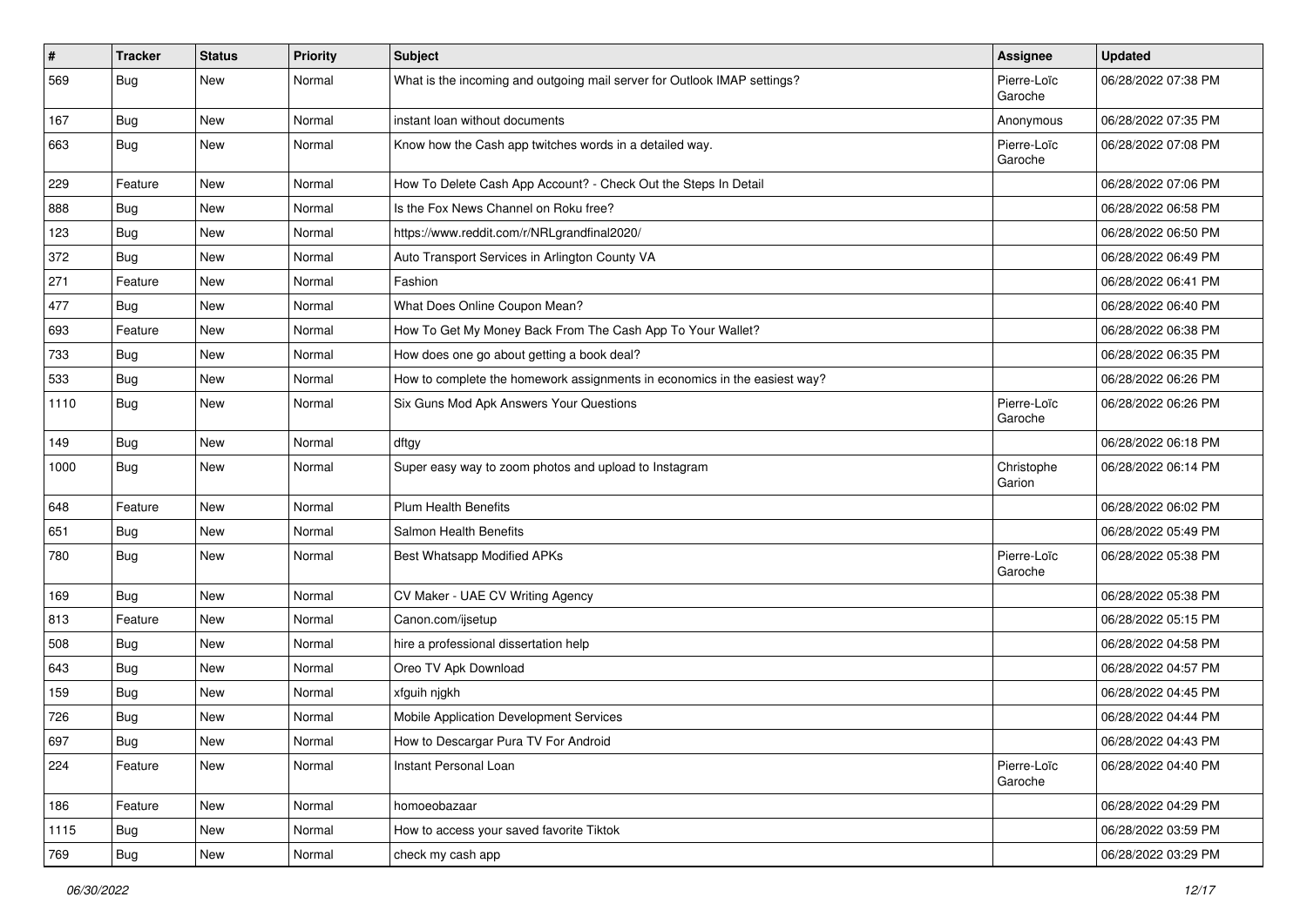| $\pmb{\#}$ | <b>Tracker</b> | <b>Status</b> | <b>Priority</b> | Subject                                                                                             | <b>Assignee</b>        | <b>Updated</b>      |
|------------|----------------|---------------|-----------------|-----------------------------------------------------------------------------------------------------|------------------------|---------------------|
| 816        | Bug            | New           | Normal          | Play Scribble io fun with everyone                                                                  |                        | 06/28/2022 03:20 PM |
| 570        | Bug            | <b>New</b>    | Normal          | What is Sutton bank cash app customer service phone number?                                         | Pierre-Loïc<br>Garoche | 06/28/2022 03:09 PM |
| 240        | Feature        | <b>New</b>    | Normal          | Juego interesante de Dragon Ball Legends MOD APK                                                    |                        | 06/28/2022 02:55 PM |
| 980        | Bug            | <b>New</b>    | Normal          | Free Gas Cards for the Unemployed                                                                   |                        | 06/28/2022 02:54 PM |
| 645        | Bug            | New           | Normal          | thong tin chinh xac nhat hom nay                                                                    |                        | 06/28/2022 02:48 PM |
| 647        | Feature        | <b>New</b>    | Normal          | <b>Cranberry Health Benefits</b>                                                                    |                        | 06/28/2022 02:47 PM |
| 776        | Bug            | New           | Normal          | Wibargain                                                                                           |                        | 06/28/2022 01:57 PM |
| 605        | Feature        | <b>New</b>    | Normal          | What will the future of logo design be like?                                                        |                        | 06/28/2022 01:31 PM |
| 969        | Bug            | <b>New</b>    | Normal          | Watch NCAA Football Live Match Free                                                                 |                        | 06/28/2022 01:31 PM |
| 280        | Bug            | New           | Normal          | Pacific Web Design                                                                                  |                        | 06/28/2022 01:25 PM |
| 315        | Bug            | New           | Normal          | Dissertation help UK                                                                                |                        | 06/28/2022 01:20 PM |
| 729        | Bug            | <b>New</b>    | Normal          | Canon IJ Network Tool                                                                               |                        | 06/28/2022 01:10 PM |
| 545        | Feature        | New           | Normal          | Best Canvas Print Company                                                                           |                        | 06/28/2022 01:08 PM |
| 460        | Bug            | <b>New</b>    | Normal          | Floor Cleaning Medford MA                                                                           |                        | 06/28/2022 01:07 PM |
| 815        | Bug            | New           | Normal          | how do i call cash app customer service                                                             | Xavier Thirioux        | 06/28/2022 01:04 PM |
| 201        | Bug            | New           | Normal          | closure wig                                                                                         |                        | 06/28/2022 12:58 PM |
| 784        | Bug            | <b>New</b>    | Normal          | How To Add Money On Cash App Card And Check The Funds?                                              |                        | 06/28/2022 12:36 PM |
| 670        | Bug            | New           | Normal          | JTWhatsApp Apk - The New and Improved WhatsApp                                                      |                        | 06/28/2022 12:32 PM |
| 773        | Bug            | New           | Normal          | Spades - Play online free                                                                           |                        | 06/28/2022 12:26 PM |
| 471        | Bug            | New           | Normal          | Residential Floor Cleaning Westchester MA                                                           |                        | 06/28/2022 12:23 PM |
| 828        | Bug            | <b>New</b>    | Normal          | Nursery management                                                                                  |                        | 06/28/2022 12:10 PM |
| 743        | Bug            | <b>New</b>    | Normal          | They promote 'pixel art' contests and a 'game jam' related to the work and figure of Carlos Casares |                        | 06/28/2022 12:04 PM |
| 690        | Bug            | New           | Normal          | campervan hire                                                                                      |                        | 06/28/2022 11:55 AM |
| 781        | Bug            | New           | Normal          | Free Whatsapp Group to Join                                                                         |                        | 06/28/2022 11:48 AM |
| 464        | Bug            | <b>New</b>    | Normal          | Upholstery Cleaning Westchester MA                                                                  |                        | 06/28/2022 11:39 AM |
| 785        | Bug            | New           | Normal          | How To Get Money Off Cash App Without Card Or With A Card?                                          |                        | 06/28/2022 11:35 AM |
| 174        | Feature        | New           | Normal          | Digital Marketing Philadelphia                                                                      |                        | 06/28/2022 11:34 AM |
| 627        | Bug            | New           | Normal          | <b>HELO</b>                                                                                         |                        | 06/28/2022 11:28 AM |
| 981        | Bug            | New           | Normal          | VidMate Mod APK                                                                                     |                        | 06/28/2022 11:24 AM |
| 976        | Bug            | New           | Normal          | How to delete the cash app account history right now?                                               | Hamza<br>Bourbouh      | 06/28/2022 11:22 AM |
| 794        | Feature        | <b>New</b>    | Normal          | Safe place to buy fifa coins                                                                        |                        | 06/28/2022 11:15 AM |
| 810        | Feature        | New           | Normal          | how to remove viruses from a phone                                                                  |                        | 06/28/2022 11:13 AM |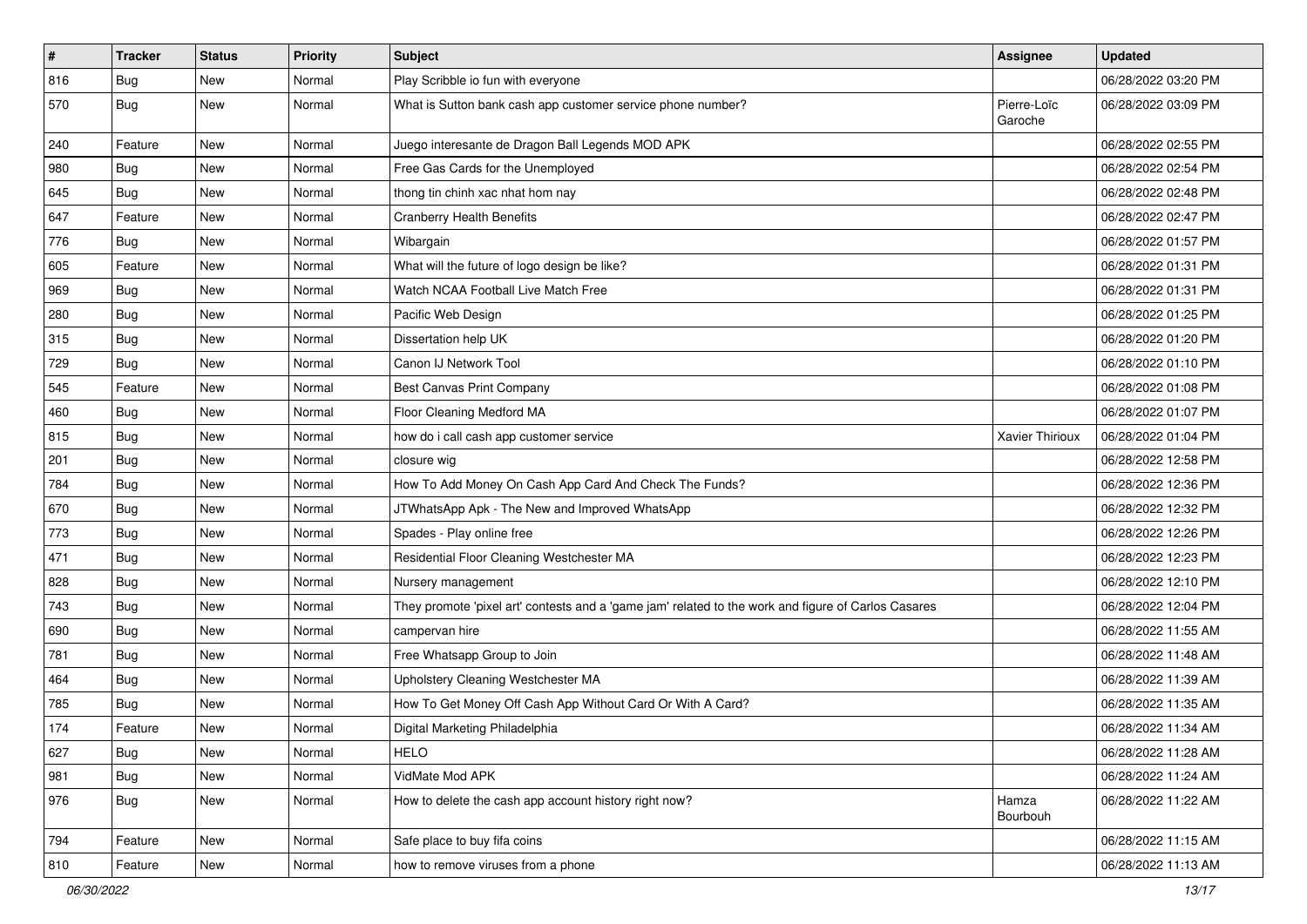| $\sharp$ | <b>Tracker</b> | <b>Status</b> | Priority | Subject                                                                                                         | <b>Assignee</b>      | <b>Updated</b>      |
|----------|----------------|---------------|----------|-----------------------------------------------------------------------------------------------------------------|----------------------|---------------------|
| 637      | Feature        | New           | Normal   | Why do the Outlook rules not work in my account?                                                                |                      | 06/28/2022 11:12 AM |
| 129      | Bug            | <b>New</b>    | Normal   | xcvgbgh                                                                                                         |                      | 06/28/2022 11:10 AM |
| 170      | Feature        | New           | Normal   | top mba colleges in bangalore                                                                                   |                      | 06/28/2022 10:55 AM |
| 182      | Bug            | New           | Normal   | <b>Healthcare Custom Writing Services</b>                                                                       |                      | 06/28/2022 10:53 AM |
| 611      | Feature        | <b>New</b>    | Normal   | Buy All Modafinil & Armodafinil Tablets @Buy Modafinil US                                                       |                      | 06/28/2022 10:53 AM |
| 1129     | Bug            | New           | Normal   | how to enable direct deposit on cash app?                                                                       |                      | 06/28/2022 10:44 AM |
| 469      | Bug            | <b>New</b>    | Normal   | Germs Removal Westchester MA                                                                                    |                      | 06/28/2022 10:40 AM |
| 654      | Feature        | New           | Normal   | <b>Peach Health Benefits</b>                                                                                    |                      | 06/28/2022 10:03 AM |
| 666      | Bug            | New           | Normal   | 470+ pages à colorier de Noël                                                                                   |                      | 06/28/2022 10:02 AM |
| 809      | Bug            | <b>New</b>    | Normal   | Smash Karts - immerse yourself in the exciting race                                                             |                      | 06/28/2022 09:57 AM |
| 632      | <b>Bug</b>     | New           | Normal   | CheapestMedsShop   100% Safe Medicines Online in UK & AUS.                                                      |                      | 06/28/2022 09:52 AM |
| 128      | Bug            | New           | Normal   | dfgbd                                                                                                           |                      | 06/28/2022 09:48 AM |
| 997      | Bug            | New           | Normal   | 123.hp.com/laserjet                                                                                             |                      | 06/28/2022 09:48 AM |
| 565      | Bug            | New           | Normal   | How To Install RepelisPlus On Your Android Phone?                                                               |                      | 06/28/2022 09:46 AM |
| 610      | Feature        | New           | Normal   | CheapestMedsShop 100% Safe Medicines Online in USA UK & AUS.                                                    |                      | 06/28/2022 09:42 AM |
| 817      | Bug            | New           | Normal   | Pacman 30th Anniversary                                                                                         |                      | 06/28/2022 09:20 AM |
| 210      | Bug            | New           | Normal   | Issue with check symbol in Cash App? Dial assist number with calling Cash App customer service phone<br>number. |                      | 06/28/2022 09:09 AM |
| 821      | Bug            | <b>New</b>    | Normal   | Nicoo - A Review of the Popular Battle Royale Game                                                              |                      | 06/28/2022 08:30 AM |
| 548      | Bug            | New           | Normal   | Web N Logo Design                                                                                               |                      | 06/28/2022 08:24 AM |
| 649      | Feature        | New           | Normal   | Pear Health Benefits                                                                                            |                      | 06/28/2022 08:04 AM |
| 1099     | Feature        | New           | Normal   | Whatsapp Plus - A New Way Of Communicating                                                                      |                      | 06/28/2022 07:57 AM |
| 608      | Feature        | <b>New</b>    | Normal   | How To Do Hotmail Password Reset Without Phone Number?                                                          |                      | 06/28/2022 07:39 AM |
| 722      | Bug            | New           | Normal   | Vergrößern Sie Instagram-Fotos mit instazoom                                                                    | Christophe<br>Garion | 06/28/2022 07:21 AM |
| 734      | Bug            | <b>New</b>    | Normal   | DR. STRANGE: Multiverse of Scheduling Madness!                                                                  |                      | 06/28/2022 07:07 AM |
| 621      | Bug            | New           | Normal   | Buy All Modafinil & Armodafinil Tablets @Buy Modafinil US                                                       |                      | 06/28/2022 06:49 AM |
| 640      | <b>Bug</b>     | New           | Normal   | play game with me                                                                                               |                      | 06/28/2022 06:33 AM |
| 973      | Feature        | New           | Normal   | Free NFL Streaming Sites                                                                                        |                      | 06/28/2022 06:27 AM |
| 629      | Bug            | <b>New</b>    | Normal   | How Can I Load Cash App Card at Walmart straight away?                                                          |                      | 06/28/2022 06:07 AM |
| 753      | Bug            | <b>New</b>    | Normal   | onlineessaygrader                                                                                               |                      | 06/28/2022 05:55 AM |
| 744      | Bug            | New           | Normal   | <b>Pixel Survive</b>                                                                                            |                      | 06/28/2022 05:13 AM |
| 702      | Bug            | New           | Normal   | Avail Chime Customer Service to know How To Get Chime Bank Statement                                            |                      | 06/28/2022 04:58 AM |
| 822      | <b>Bug</b>     | New           | Normal   | Dowload Your Boyfriend Game                                                                                     |                      | 06/28/2022 04:56 AM |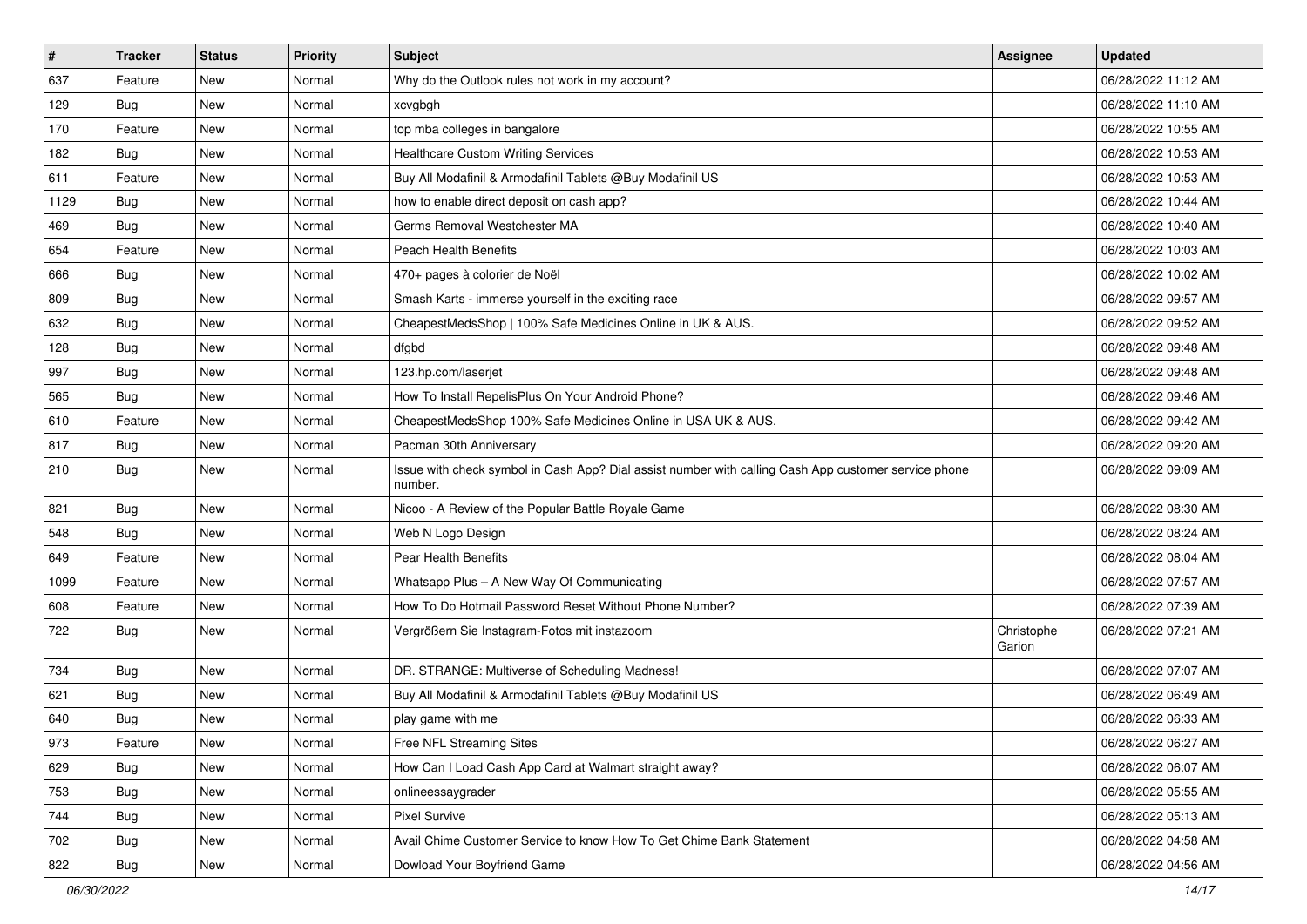| $\vert$ # | <b>Tracker</b> | <b>Status</b> | <b>Priority</b> | <b>Subject</b>                                                                   | Assignee               | <b>Updated</b>      |
|-----------|----------------|---------------|-----------------|----------------------------------------------------------------------------------|------------------------|---------------------|
| 231       | Bug            | New           | Normal          | Is the ringtone download difficult or not?                                       | Pierre-Loïc<br>Garoche | 06/28/2022 04:48 AM |
| 620       | Bug            | New           | Normal          | Viagra Meds: Fastest & Quick Delivery On Your Doorstep - USA                     |                        | 06/28/2022 04:33 AM |
| 965       | Bug            | New           | Normal          | Go with cash app customer service to know where I can load my cash app card      |                        | 06/28/2022 04:30 AM |
| 577       | Bug            | New           | Normal          | Follow these easy steps to make Admiral Casino Login                             |                        | 06/28/2022 03:52 AM |
| 193       | Bug            | New           | Normal          | 18% Discount on Homeopathic medicines                                            |                        | 06/28/2022 03:38 AM |
| 617       | <b>Bug</b>     | <b>New</b>    | Normal          | Buy Vidalista Tablets (Tadalafil) at [\$25 OFF + Free Shipping] Vidalistatablets |                        | 06/28/2022 03:33 AM |
| 983       | Bug            | New           | Normal          | Finding issue in tekken 3 game?                                                  |                        | 06/28/2022 03:26 AM |
| 802       | Bug            | New           | Normal          | Who Is an ETL Engineer                                                           |                        | 06/28/2022 02:03 AM |
| 483       | Bug            | New           | Normal          | UK best essay writing service                                                    |                        | 06/28/2022 01:35 AM |
| 999       | Bug            | New           | Normal          | Is there a way to find Google Feud answers?                                      |                        | 06/28/2022 01:27 AM |
| 242       | Feature        | New           | Normal          | Descripción de Torque Pro MOD APK para Android                                   |                        | 06/28/2022 01:14 AM |
| 348       | <b>Bug</b>     | New           | Normal          | Mold Removal Services in Chesapeake VA                                           |                        | 06/28/2022 12:53 AM |
| 200       | <b>Bug</b>     | New           | Normal          | uiopi[o                                                                          |                        | 06/28/2022 12:33 AM |
| 814       | Bug            | New           | Normal          | Stage Fright Cure                                                                | Pierre-Loïc<br>Garoche | 06/28/2022 12:31 AM |
| 114       | Bug            | New           | Normal          | <b>Medical Research Writing Services</b>                                         |                        | 06/28/2022 12:06 AM |
| 714       | Bug            | New           | Normal          | Cuevana 3 Premium - Enjoy Your Favorite Movies and TV Shows on Your Smart TV     |                        | 06/27/2022 11:43 PM |
| 939       | <b>Bug</b>     | New           | Normal          | Ability to change sound notifications                                            | Christophe<br>Garion   | 06/27/2022 11:29 PM |
| 607       | Bug            | New           | Normal          | Vex 5                                                                            |                        | 06/27/2022 11:24 PM |
| 665       | Feature        | New           | Normal          | Look for a dedicated help with finance assignment                                |                        | 06/27/2022 11:10 PM |
| 595       | Bug            | New           | Normal          | RFM Online - une révolution dans la gestion de l'identité numérique              |                        | 06/27/2022 11:06 PM |
| 116       | Bug            | New           | Normal          | aertaeyg                                                                         |                        | 06/27/2022 11:06 PM |
| 830       | Bug            | New           | Normal          | Poppy Playtime APK                                                               |                        | 06/27/2022 10:31 PM |
| 737       | <b>Bug</b>     | New           | Normal          | How Do I Talk To A Live Person At Facebook If Anything Is Doubtful?              |                        | 06/27/2022 09:59 PM |
| 600       | Bug            | New           | Normal          | Play Store Pro                                                                   |                        | 06/27/2022 09:43 PM |
| 948       | <b>Bug</b>     | New           | Normal          | Canon IJ Network Tool                                                            |                        | 06/27/2022 09:30 PM |
| 215       | Bug            | New           | Normal          | How For Top Level Cell Phone For You                                             |                        | 06/27/2022 09:19 PM |
| 568       | Bug            | New           | Normal          | Instale a versão mais recente do YouTube Premium                                 |                        | 06/27/2022 08:56 PM |
| 824       | Feature        | New           | Normal          | How to watch Fox News on my Smart TV or similar devices?                         | Pierre-Loïc<br>Garoche | 06/27/2022 08:32 PM |
| 971       | Bug            | New           | Normal          | How Do I Check Balance On Cash App Card With Optimum Ease?                       |                        | 06/27/2022 08:16 PM |
| 779       | Feature        | New           | Normal          | Latest Whatsapp groups for Teens                                                 | Pierre-Loïc<br>Garoche | 06/27/2022 08:15 PM |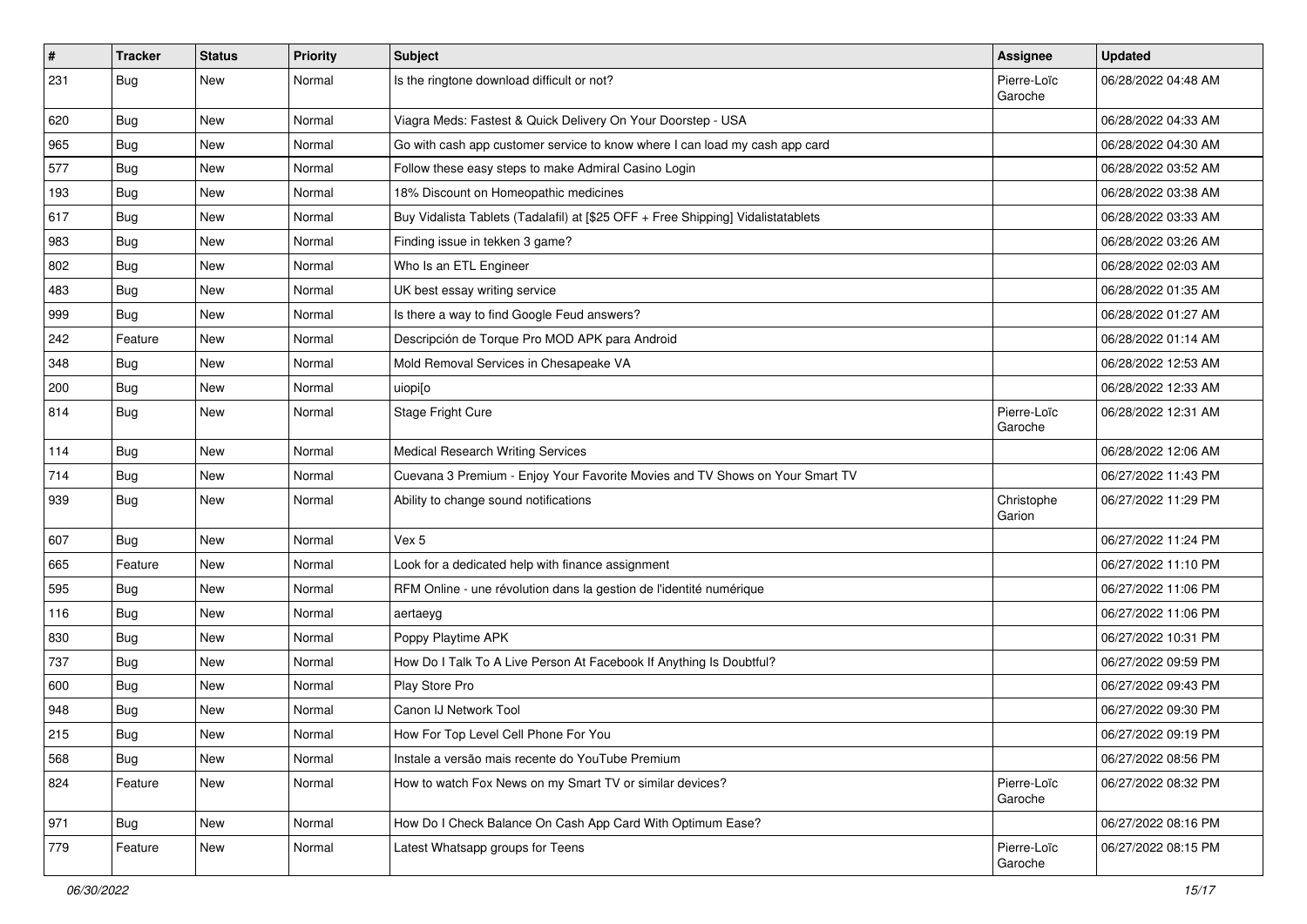| #    | <b>Tracker</b> | <b>Status</b> | <b>Priority</b> | <b>Subject</b>                                                  | <b>Assignee</b>      | <b>Updated</b>      |
|------|----------------|---------------|-----------------|-----------------------------------------------------------------|----------------------|---------------------|
| 951  | <b>Bug</b>     | New           | Normal          | Canon.com/ijsetup                                               |                      | 06/27/2022 07:56 PM |
| 987  | Bug            | <b>New</b>    | Normal          | <b>Medicinal Mushrooms</b>                                      |                      | 06/27/2022 07:13 PM |
| 739  | <b>Bug</b>     | New           | Normal          | law dissertation help                                           |                      | 06/27/2022 06:12 PM |
| 756  | Feature        | New           | Normal          | Your one-stop destination for the thesis writing service        |                      | 06/27/2022 05:46 PM |
| 760  | <b>Bug</b>     | <b>New</b>    | Normal          | apkmod                                                          |                      | 06/27/2022 04:13 PM |
| 986  | Bug            | New           | Normal          | dbhdsvbhdf                                                      | Christophe<br>Garion | 06/27/2022 04:12 PM |
| 738  | Bug            | New           | Normal          | How Much Amount Do I Get Using The Referral Code For Cash App?  |                      | 06/27/2022 03:58 PM |
| 953  | <b>Bug</b>     | <b>New</b>    | Normal          | Manga Dogs - Read Your Favorite Comics on Your Smartphone       |                      | 06/27/2022 03:53 PM |
| 272  | Feature        | New           | Normal          | Fashion                                                         |                      | 06/27/2022 03:53 PM |
| 686  | Bug            | New           | Normal          | Welcome To The Most Demandable Mahipalpur Escorts Agency        |                      | 06/27/2022 03:45 PM |
| 1119 | Bug            | <b>New</b>    | Normal          | Klondike Solitaire                                              |                      | 06/27/2022 03:00 PM |
| 196  | Bug            | <b>New</b>    | Normal          | Homoeobazaar For Homeopathy Medicines                           |                      | 06/27/2022 02:18 PM |
| 484  | Bug            | New           | Normal          | UK best essay writing service                                   |                      | 06/27/2022 02:01 PM |
| 274  | Bug            | <b>New</b>    | Normal          | How AI is transforming coupon marketing campaigns?              | Anonymous            | 06/27/2022 01:54 PM |
| 1128 | Bug            | New           | Normal          | cvjvfbdi                                                        | Hamza<br>Bourbouh    | 06/27/2022 01:52 PM |
| 1101 | Bug            | New           | Normal          | How to Delete Cash App History at once?                         |                      | 06/27/2022 01:33 PM |
| 995  | Feature        | New           | Normal          | "ij.start canon                                                 |                      | 06/27/2022 01:29 PM |
| 716  | Bug            | <b>New</b>    | Normal          | La celebración de un BabyShower.                                |                      | 06/27/2022 12:29 PM |
| 801  | Bug            | New           | Normal          | Who Is an ETL Engineer                                          |                      | 06/27/2022 12:25 PM |
| 579  | <b>Bug</b>     | New           | Normal          | YOUR CV MAKES YOUR FIRST IMPRESSION                             | Christophe<br>Garion | 06/27/2022 12:22 PM |
| 233  | Bug            | <b>New</b>    | Normal          | Anauthorsway.com: My User Experience                            |                      | 06/27/2022 12:02 PM |
| 644  | Bug            | New           | Normal          | <b>TeaTV App Review</b>                                         |                      | 06/27/2022 11:47 AM |
| 1118 | Bug            | <b>New</b>    | Normal          | <b>Gameplay Minecraft</b>                                       |                      | 06/27/2022 10:33 AM |
| 538  | Bug            | New           | Normal          | Will cash app refund money if scammed quickly?                  |                      | 06/27/2022 10:25 AM |
| 792  | <b>Bug</b>     | <b>New</b>    | Normal          | What is Google Camera Mod?                                      |                      | 06/27/2022 10:20 AM |
| 232  | Bug            | New           | Normal          | FM whatsapp messaging app.                                      |                      | 06/27/2022 10:04 AM |
| 590  | Bug            | New           | Normal          | Follow proper initiatives to check my cash app card balance:    |                      | 06/27/2022 09:57 AM |
| 675  | Bug            | New           | Normal          | What Are Smart Tactics To Fix Cash App Transfer Failed Hurdles? |                      | 06/27/2022 09:51 AM |
| 944  | Feature        | New           | Normal          | Canon.com/ijsetup                                               |                      | 06/27/2022 09:46 AM |
| 819  | Bug            | New           | Normal          | Metal Slug Apk para Android                                     |                      | 06/27/2022 09:35 AM |
| 988  | Bug            | New           | Normal          | <b>Medicinal Mushrooms</b>                                      |                      | 06/27/2022 09:33 AM |